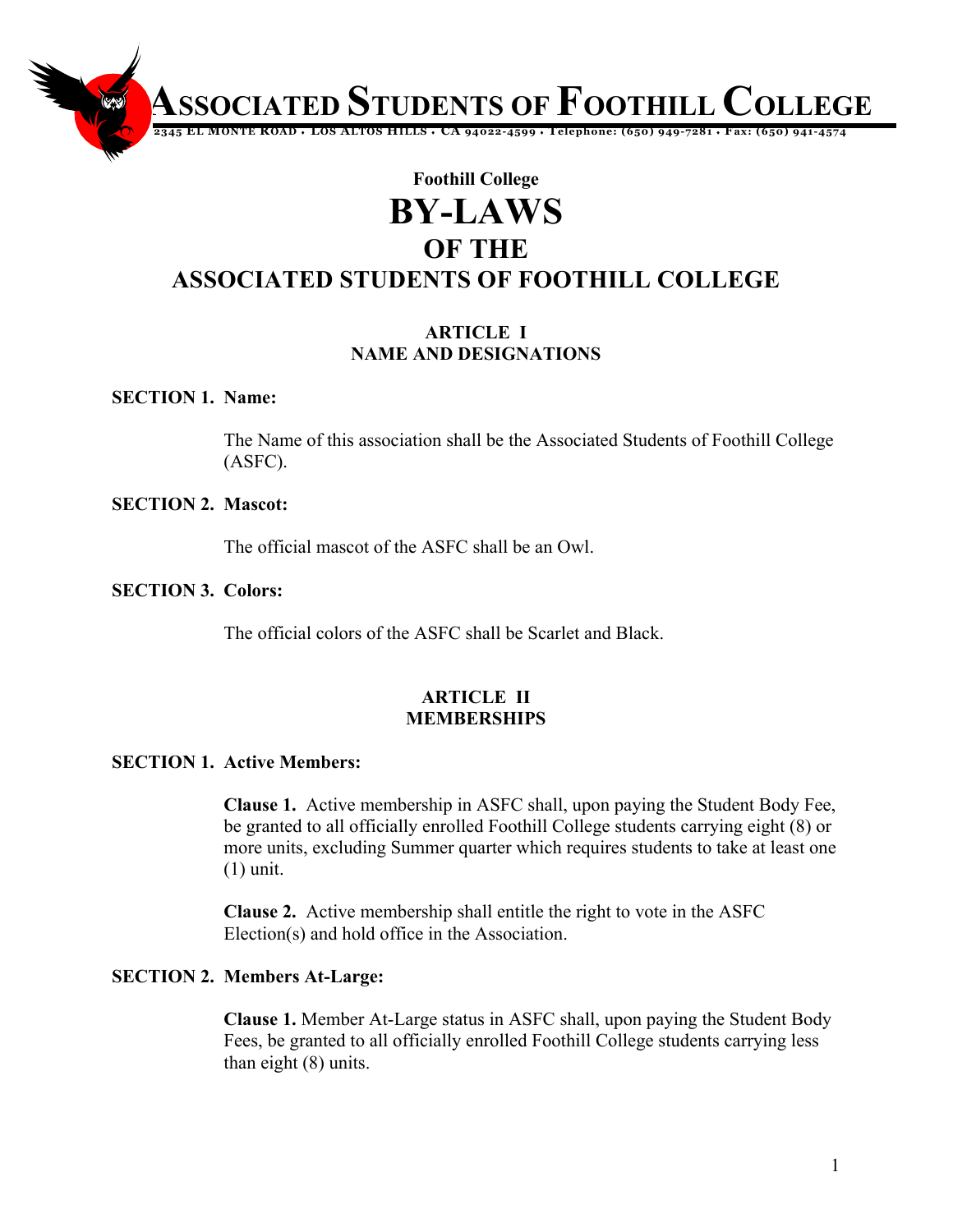

**Clause 2.** Members At-Large in ASFC shall entitle the holder to the right to vote in the ASFC Election(s). Members At-Large are not entitled to the right to hold elected or appointed office in the association or to make or move motions in the association.

#### **SECTION 3. Honorary Lifetime Members:**

**Clause 1.** Honorary Lifetime Membership in ASFC shall be bestowed upon an individual by a three-fourths (3/4) vote of the ASFC Campus Council be granted to individuals who have made outstanding contributions to this association.

**Clause 2.** Honorary Lifetime Membership in ASFC shall be for life but shall not entitle the holder to any of the privileges of membership in ASFC, including the right to vote, and to make or move motions.

#### **SECTION 4. Termination of Membership:**

Termination of the status of Active and Members At-Large in ASFC, as provided elsewhere and herein, terminates by said members any implied or real claim to the assets, real or other property of ASFC.

#### **ARTICLE III OFFICERS**

#### **SECTION 1. Qualifications:**

**Clause 1.** Elected or appointed officers of this Association must be active members of the ASFC in good standing (2.0 minimum cumulative grade point average) standing, as certified by the College Registrar and have other qualifications as stipulated elsewhere herein at the time of their nominations or appointment and during their term of office.

**Clause 2.** Agents or committee members of this association must be Active Members or Members At-Large of the ASFC at the time of their nomination of appointment and during their term of office.

# **SECTION 2. Elected Officers:**

#### **Clause 1. ASFC President**

The ASFC President shall:

- A. Serve as the chief executive officer of the ASFC.
- B. Be the presiding officer of the ASFC Campus Council.
- C. Be an Ex-officio voting member of all ASFC Boards, Commissions, Committees and Subsidiary Units.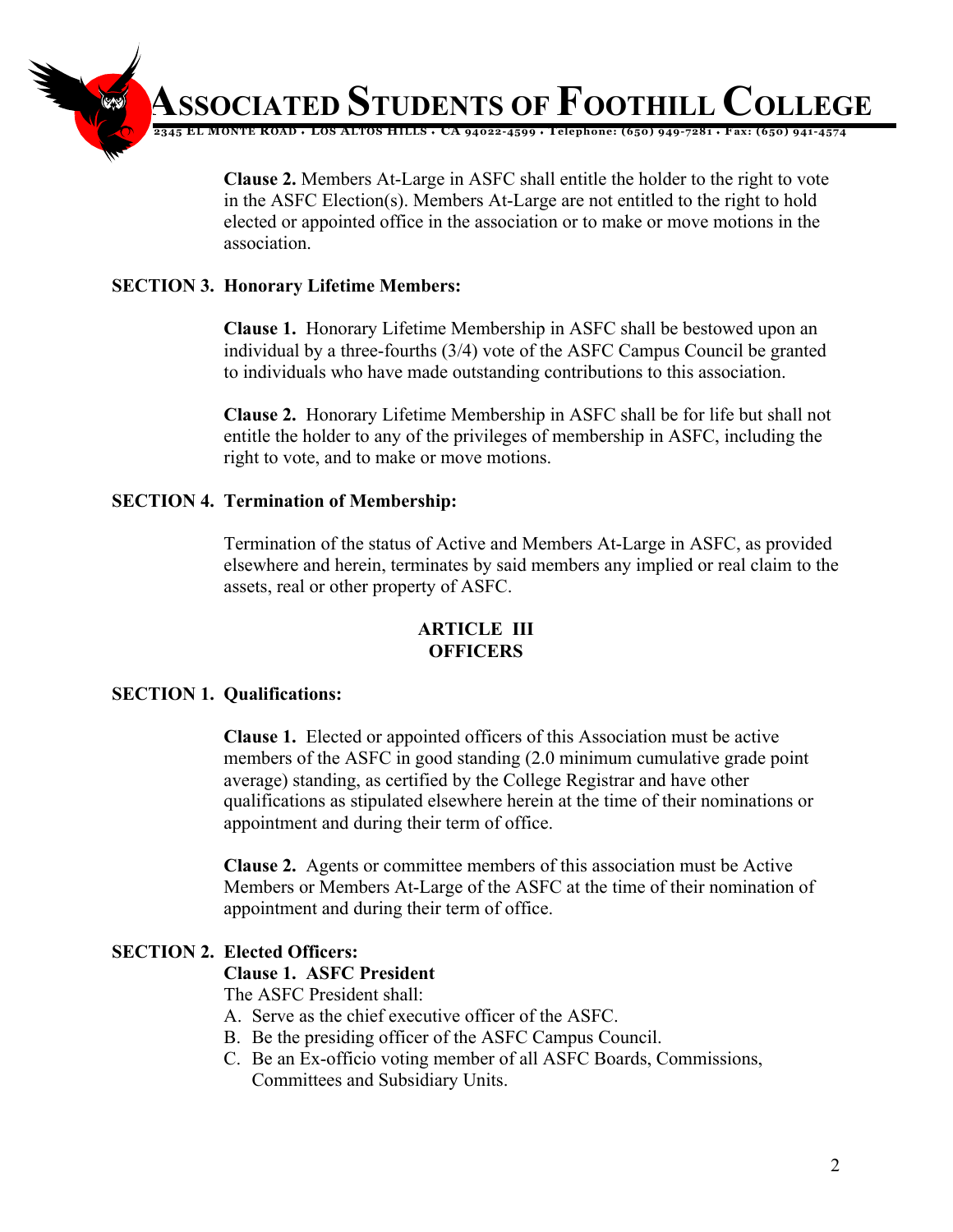**12345 EL MONTE ROAD** ♦ **LOS ALTOS HILLS** ♦ **CA 94022-4599** ♦ **Telephone: (650) 949-7281** ♦ **Fax: (650) 941-4574**

- D. Be the chief executive officer of the President's Cabinet, which assists in the performance of the President's duties.
- E. Serve as a student representative on at least one shared governance committee.
- F. Assume such other duties as may devolve to their office, or as may be assigned to their office by the ASFC Campus Council.

# **Clause 2. Vice President of Finance**

The Vice President of Finance shall:

- A. Serve as the Chair for the Budget Commission.
- B. Serve as the chief executive officer of the Finance Board of Directors.
- C. In the absence of the ASFC President, assume the duties and responsibilities of that officer.
- D. Serve as a voting member of the ASFC Campus Council.
- E. Be a member of the President's Cabinet.
- F. Be an Ex-officio voting member, of all Commissions, Committees, and agencies, which are represented on the ASFC Finance Board of Directors.
- G. Serve as a student representative on at least one shared governance committee.
- H. Assume such other duties as may devolve to their office, or as may be assigned to their office by the ASFC Campus Council or President's Cabinet.

# **Clause 3. Vice President of Administration**

The Vice President of Administration shall:

- A. Serve as the chief executive officer of the ASFC Administrative Board of Directors.
- B. In the absence of the ASFC President and the ASFC Vice President Finance, assume the duties and responsibilities of that President.
- C. Serve as a voting member of the ASFC Campus Council.
- D. Be a member of the President's Cabinet.
- E. Be an Ex-officio voting member of all Commissions Committees and agencies which are represented on the ASFC Administrative Board of Directors.
- F. Serve as a student representative on at least one shared governance committee.
- G. Assume such other duties as may devolve to their office, or as may be assigned to their office by the ASFC Campus Council or President's Cabinet.

# **Clause 4. Vice President of Activities**

The Vice President of Activities shall:

- A. Serve as the chief executive officer of the ASFC Activities Board of **Directors**
- B. In the absence of the ASFC President, ASFC Vice President Finance, and ASFC Vice President Administration, assume the duties and responsibilities of that President.
- C. Serve as a voting member of the ASFC Campus Council.
- D. Be a member of the President's Cabinet.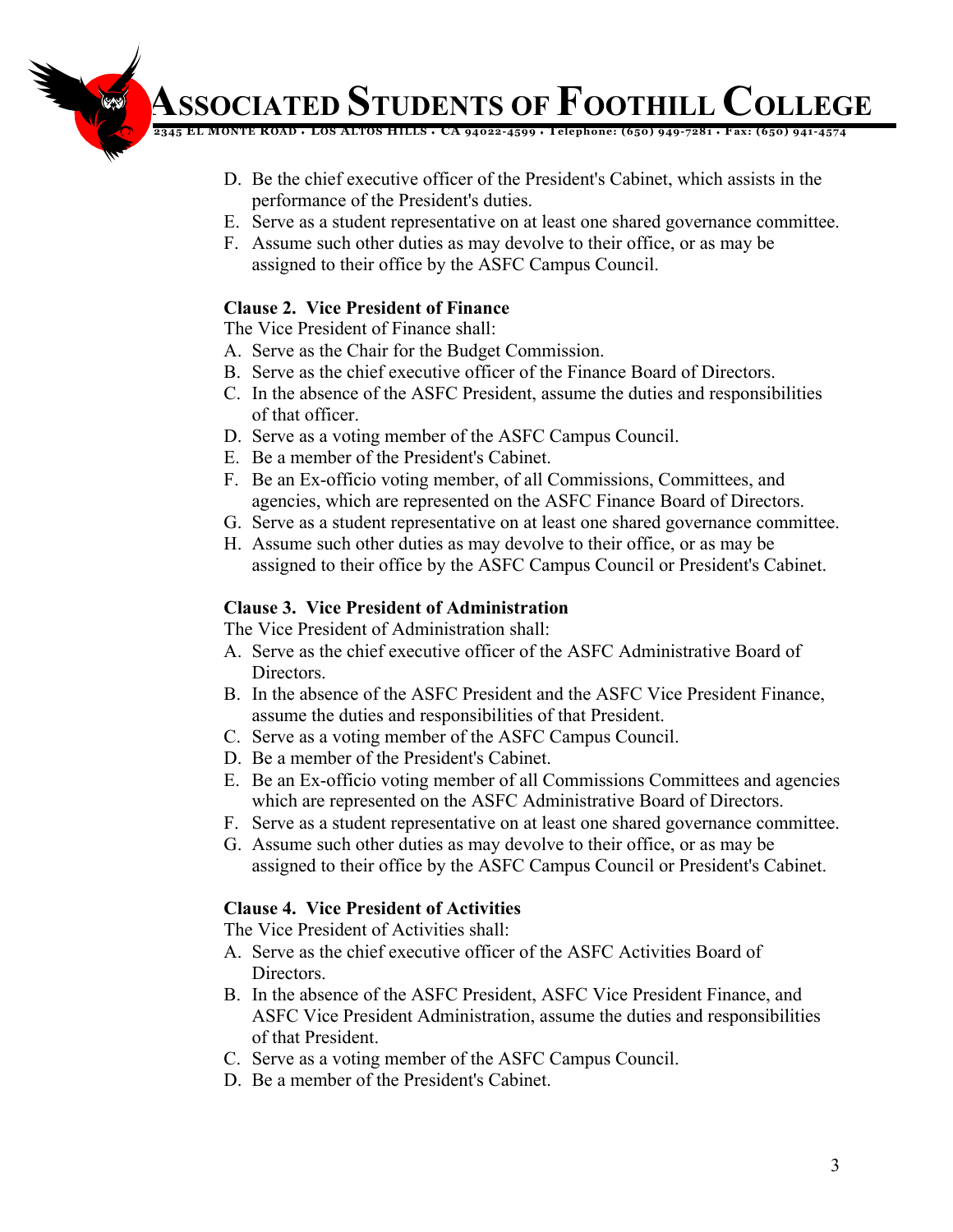**12345 EL MONTE ROAD** ♦ **LOS ALTOS HILLS** ♦ **CA 94022-4599** ♦ **Telephone: (650) 949-7281** ♦ **Fax: (650) 941-4574**

- E. Be an Ex-officio voting member of all Commissions, Committees, and agencies, which are represented on the ASFC Activities Board of Directors.
- F. Serve as a student representative on at least one shared governance committee.
- G. Assume such other duties as may devolve to their office, or as may be assigned to their office by the ASFC Campus Council or President's Cabinet.

# **Clause 5. Vice President of Organizations**

The Vice President of Organizations shall:

- A. Serve as the chair of the Organizations Board of Directors.
- B. Serve as a voting member of the ASFC Campus Council.
- C. Be a member of the President's Cabinet.
- D. Be an Ex-officio voting member of all Commissions, Committees, and agencies which are represented on the ASFC Organizations Board of Directors.
- E. Serve as a student representative on at least one shared governance committee.
- F. Assume such other duties as may devolve to their office, or as may be assigned to their office by the ASFC Campus Council or President's Cabinet.

# **Clause 6. Vice President of Senate**

The Vice President of Senate shall:

- A. Serve as the chief executive officer of the Senate Board of Directors.
- B. Serve as a voting member of the ASFC Campus Council.
- C. Be a member of the President's Cabinet.
- D. Be an Ex-officio voting member of all Commissions, Committees, and agencies, which are represented on the ASFC Senate Board of Directors.
- E. Serve as a student representative on at least one shared governance committee.
- F. Assume such other duties as may devolve to their office, or as may be assigned to their office by the ASFC Campus Council or President's Cabinet.

# **Clause 7. Vice President of Intramural**

The Vice President of Intramural shall:

- A. Oversee the student employees of the Owl's Lounge.
- B. Serve as a voting member of the ASFC Campus Council.
- C. Be a member of the President's Cabinet.
- D. Be a member of President's Board.
- E. Serve as a student representative on at least one shared governance committee.
- F. Assume such other duties as may devolve to their office, or as may be assigned to their office by the ASFC Campus Council or Presidents Cabinet.

# **Clause 7. Vice President of Marketing**

The Vice President of Marketing shall:

- A. Serve as the chief executive officer of the Marketing Board of Directors.
- B. Serve as a voting member of the ASFC Campus Council.
- C. Be a member of the President's Cabinet.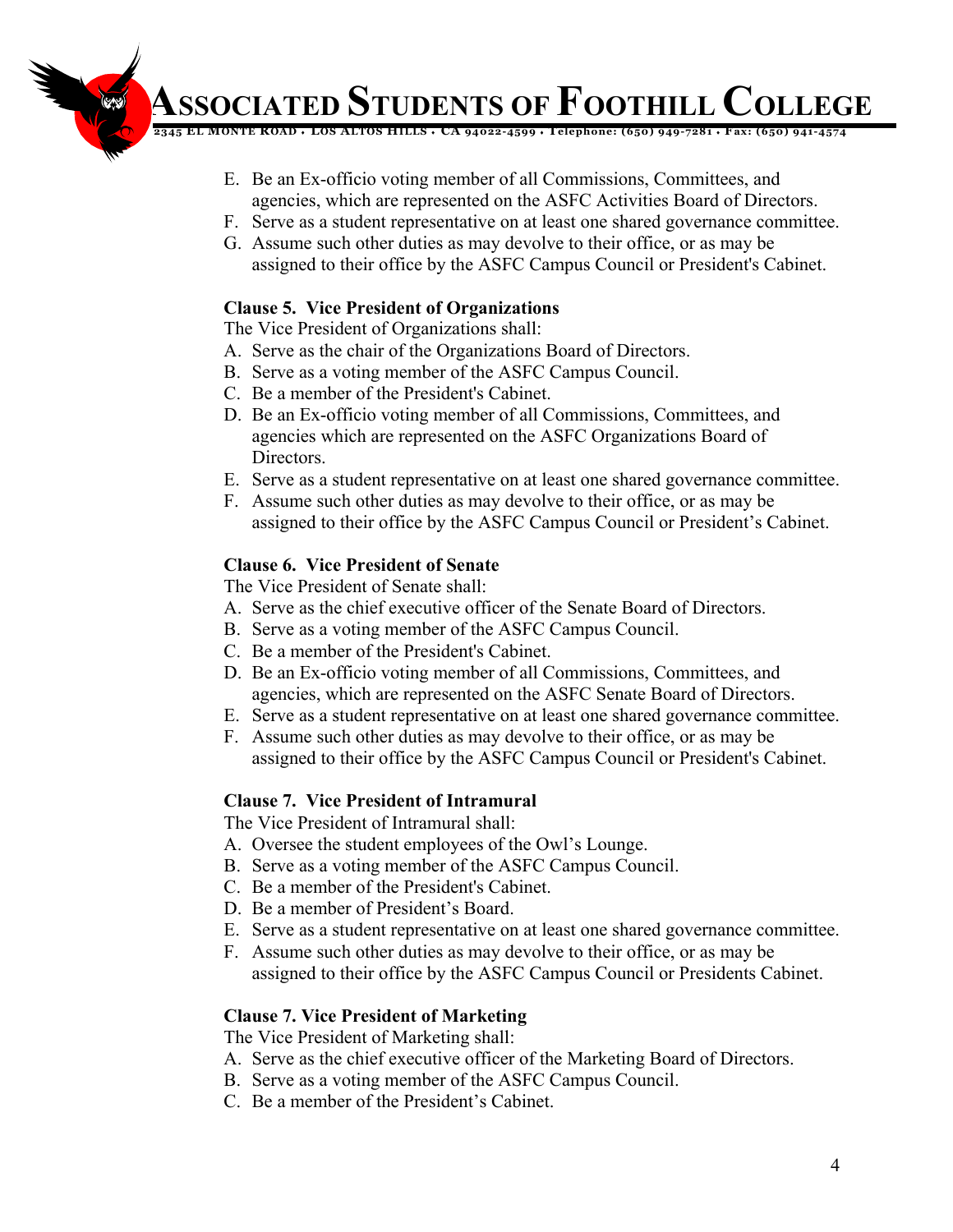

- D. Be an Ex-officio voting member of all Commissions, Committees, and agencies, which are represented on the ASFC Marketing Board of Directors.
- E. Serve as a student representative on at least one Shared Governance Committee.
- F. Assume such other duties by the ASFC Campus Council or President's Cabinet.

# **Clause 8. Senators**

The Senators shall:

- A. Serve as voting members {seven (7) seats} of the Senate Board of Directors and ASFC Campus Council.
- B. Assume such other duties as may devolve to their office, or may be assigned to their office by the ASFC Campus Council, President's Cabinet, or the Senator Board of Directors.
- C. Serve as a student representative on at least one shared governance committee.

# **SECTION 3. Appointed Officers:**

**Clause 1.** The Appointed officers of the ASFC Campus Council shall include and be limited to:

# **President's Board**

ASFC Secretary (non-voting) ASFC Parliamentarian (non-voting) Civic Engagement Liaison Student Rights Officer Legislative Director

# **Finance Board**

Budget Analyst (3) Business Operations Specialist

# **Administrative Board**

Campus Center Board Chair SSCCC Representative Elections Commissioner Sustainability Director Footprints Chief Editor

# **Activities Board**

Activities Marketing Director Activities Coordinators (5) Heritage Month/Hour Coordinator Activities Finance Director Master of Ceremony

# **OBD**

OBD Finance Director OBD Administrative Director OBD Secretary OBD Program Manager OBD Parliamentarian (non-voting)

# **Marketing**

ASFC Marketing Commissioner (2) Owl Card Marketing Director Media & Communications Coordinator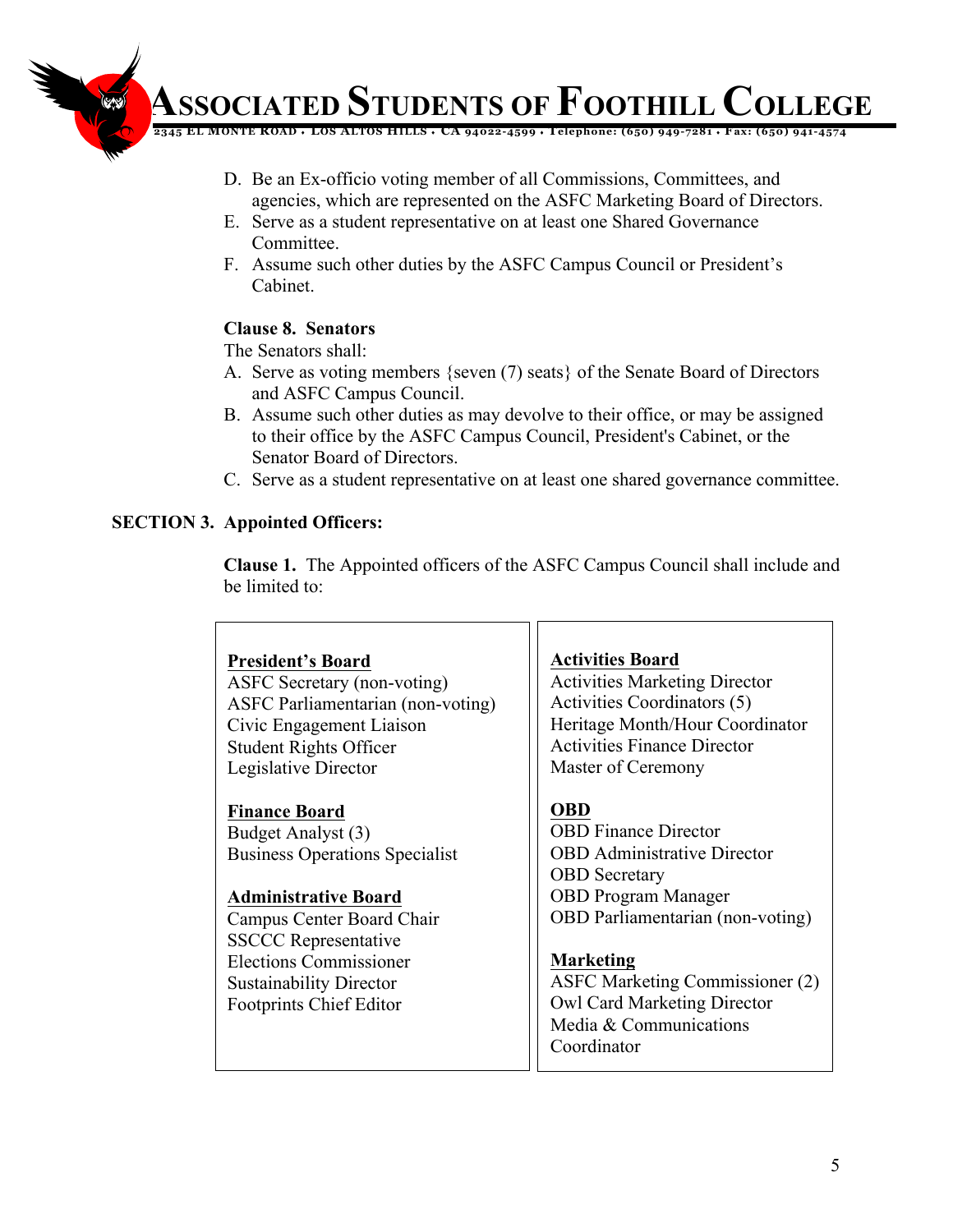

**Clause 2.** These officers shall assume such other duties as may devolve to their office as outlined in their respective codes of office, or as may be assigned to their office by the ASFC Campus Council, President's Cabinet, or the Board to which their office makes them a member.

**Clause 3.** Appointment Procedures. Except as provided for to the contrary elsewhere herein, all appointments to the appointed positions in this association are subject to the approval of the ASFC Campus Council. No appointments shall be made following the  $5<sup>th</sup>$  week of the quarter.

**Clause 4.** Evaluation Period. Once an active member has been appointed to an appointed position on ASFC Campus Council he or she must go through an evaluation period for three (3) consecutive weeks. During this time council members will be observing the performance of the newly appointed officer. On the fourth (4) meeting it shall be decided whether this officer is qualified to continue to be a representative of ASFC. There must be a majority council vote in favor of this person in order for them to continue in their position. Before the acceptance vote is taken a full discussion about the person in question must take place, first (1st) with them present.

#### **SECTION 4. Agents:**

**Clause 1.** Active or Members At-Large of ASFC may become agents of the various Boards, Commissions, Committees and/or agencies. Agents may not be given the right to vote.

#### **Clause 2. Appointment Procedures**

A. To become an agent, an active or associate member must first be accepted by the Board, Commissions, Committees and/or agencies, attend their weekly Board meetings.

# **Clause 3. Duties and Responsibilities**

An Agent Shall:

- A. Assume such duties as may be assigned by the Board, Commission, Committee or agency.
- B. Attend the Board, Commission, Committee or agency on a regular basis unless otherwise stated.

# **Clause 4. Attendance Policy**

A. Agents shall be in accordance on a quarterly basis. Agents of Boards, Commissions, Committees or agencies will have no more than three (3) absences per quarter. Once the agent reaches more than three (3) absences, the agent in question shall be automatically removed from office and can only be reinstated by a majority vote of Campus Council.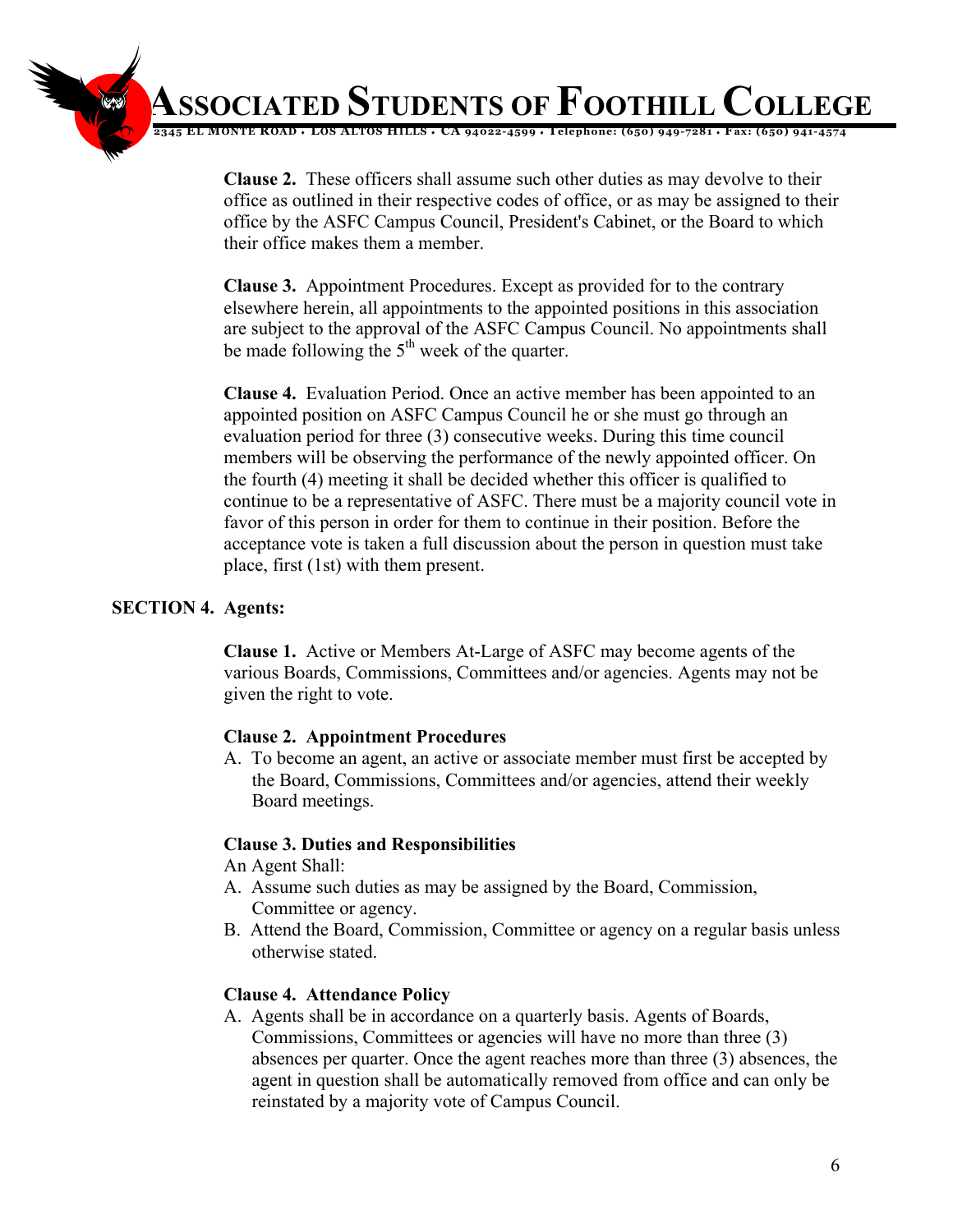

# **SECTION 5. Terms of Office:**

**Clause 1.** The ASFC President, Vice President of Finance, Vice President Administration, Vice President Activities, Vice President Organizations, Vice President Senate, Vice President Intramurals, and Senators, shall have a term of office that starts on the first annual day of the Summer Quarter, that fiscal year.

**Clause 2.** All Appointed Officers have a term of office of one quarter and will be reappointed on the first meeting of each quarter by a majority vote of Campus Council.

**Clause 3.** After a new ASFC President and Vice Presidents are elected in the Spring for the following year, the candidates will be given the title of President Elect and Vice President Elect. During the Summer Term, the President Elect and Vice Presidents Elect will become full voting members of Campus Council and work with the current ASFC officers to become trained for the office of ASFC Campus Council for the fiscal year of the college.

**Clause 4.** All agents of ASFC shall have a term of office that runs for one (1) quarter.

#### **SECTION 6. Vacancies in Office**

**Clause 1.** Except for a vacancy in the office of the ASFC President, which shall cause a special election to be held no later than three (3) weeks after the vacancy. Vacancies in the other elected offices of this association shall be filled by appointment to the unexpired term by a majority vote of the ASFC Campus Council.

**Clause 2.** Appointments to the unexpired terms of appointed officers of this association shall be made in accordance with the procedures provided for elsewhere herein.

#### **ARTICLE IV EXECUTIVE AND LEGISLATIVE**

#### **SECTION 1. Name**

The Name of the executive and legislative body of this association shall be the ASFC Campus Council

#### **SECTION 2. Purpose**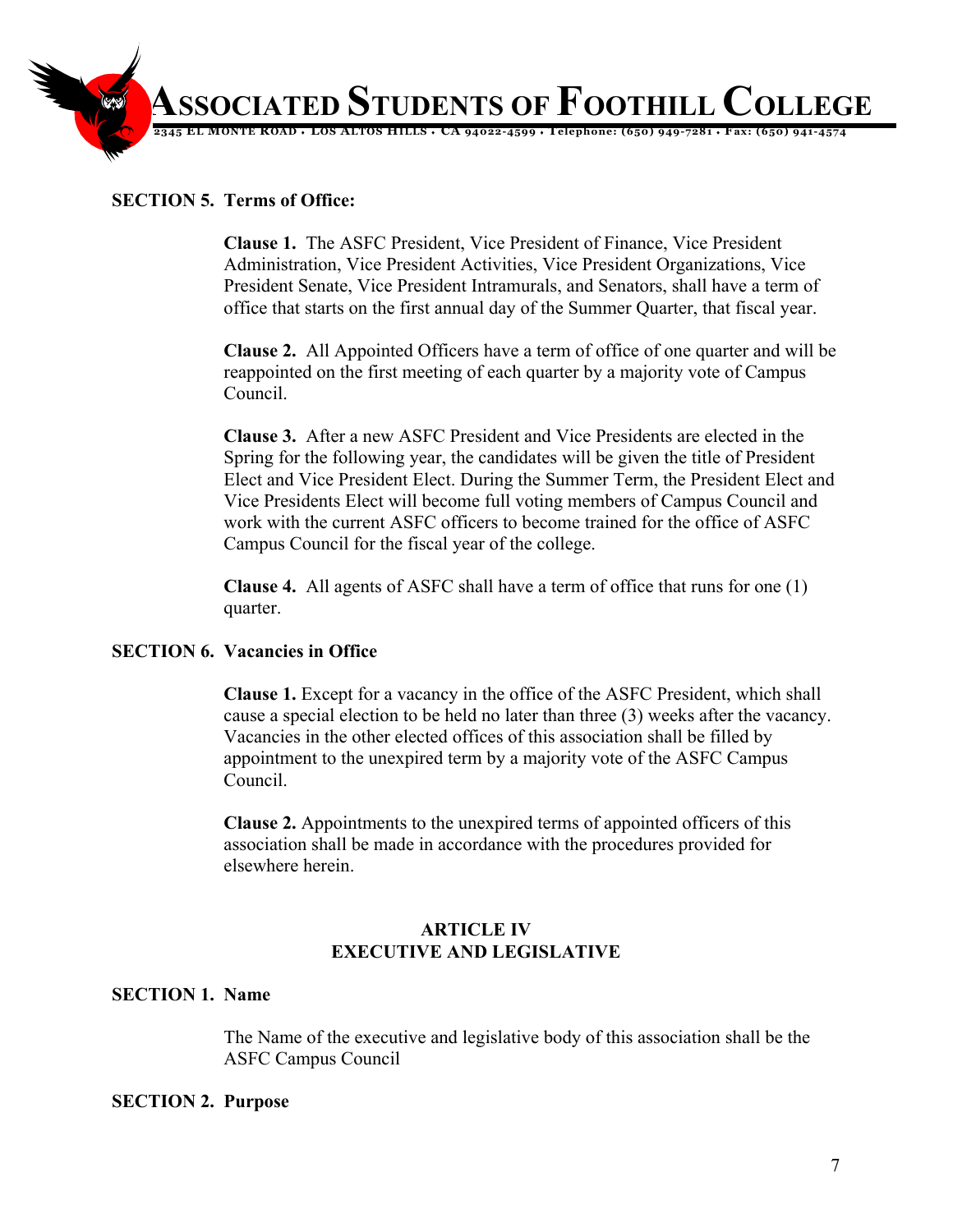

The purpose of the ASFC Campus Council shall be to conduct the business of ASFC, and thereby promote the general welfare of the students, foster a spirit of democracy and unity in all student activities, promote the growth and development of Foothill College, and to promote college-community relations.

# **SECTION 3. Membership**

**Clause 1.** Voting members of the ASFC Campus Council shall be the ASFC President who shall be its presiding officer six Vice Presidents, seven Senators, the Vice Chair of OBD, the OBD Finance Director, the OBD Councilperson and appointed officers as stipulated elsewhere herein.

**Clause 2**. Non-voting members of the ASFC Campus Council shall include, but shall not be limited to the ASFC Secretary and ASFC Parliamentarian.

# **SECTION 4. Meetings**

**Clause 1.** Regular meetings of ASFC Campus Council shall be held weekly (excluding holidays, closed weeks and exam weeks) during the academic year. These meetings shall be held in accordance with a quarterly schedule adopted by action of the Council no later than the second meeting of each school quarter.

**Clause 2.** Special meetings of the ASFC Campus Council as stipulated elsewhere herein, shall be called by the presiding officer of the ASFC Campus Council on the petition of one-third (1/3) of the voting members of the Council.

# **SECTION 5. Duties and Responsibilities**

The ASFC Campus Council shall:

**Clause 1**. Enact and direct to be executed all legislation, policies, codes, regulations, resolutions, and declarations deemed appropriate and necessary to effectively implement the purpose, programs, and practices of the association.

**Clause 2.** Carry out the several responsibilities assigned to it under the ASFC Constitution and By-laws.

**Clause 3.** Cause to develop, adopt and cause to be enacted and supervised, an annual ASFC Budget.

**Clause 4**. Appoint representatives to on- and off-campus meetings and conferences.

**Clause 5.** Grant to petitioners, in accordance with the provisions of the ASFC Constitution By-laws, organizational charters.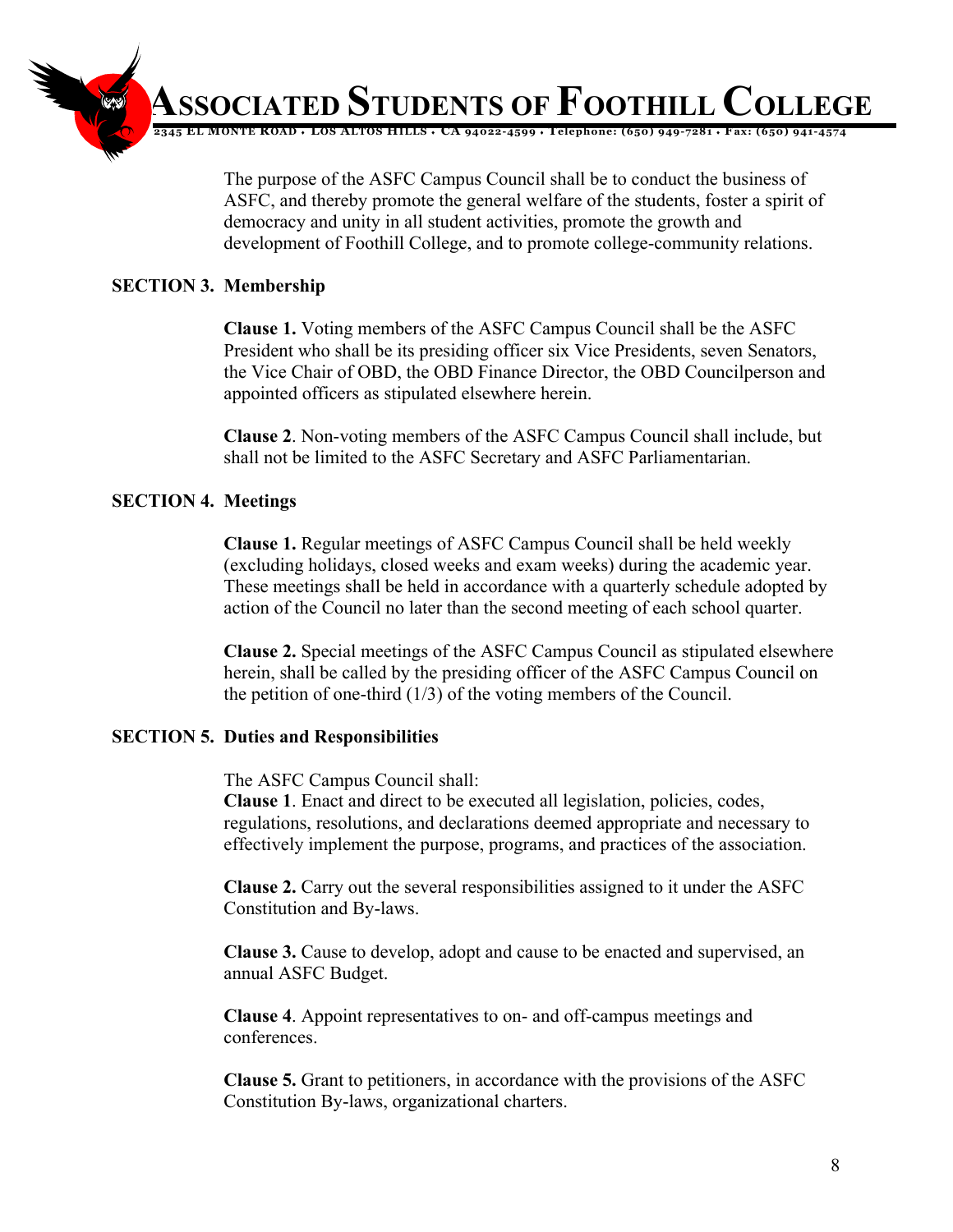

**Clause 6.** Appoint, except as provided elsewhere herein, commissioners, chairs, and other agents of the association.

**Clause 7.** Approve the granting of the ASFC awards.

**Clause 8.** Approve all ASFC activities when a subordinate board is unable to do so.

# **SECTION 6. Quorum**

Two-thirds (2/3) of the voting members of the ASFC Campus Council constitute quorum.

# **SECTION 7. Voting Rules**

Unless specified elsewhere herein, simple majority is more than 50 % of the total votes cast and a two-thirds (2/3) vote is equal to or greater than two-thirds (2/3) of the total votes cast.

#### **SECTION 8. Rules of Order**

Except as specifically provided for to the contrary elsewhere herein, Robert's Rules of Order: Modern Edition (current edition) shall govern all of the actions and deliberations of this Board.

#### **SECTION 9. Minutes and Reports**

The ASFC Campus Council shall cause to be promptly disseminated to its membership and to the ASFC membership in general, its minutes and such reports and other proceedings as it may from time to time receive and adopt.

# **ARTICLE V BOARDS**

# **SECTION 1. Name**

The name of this Board shall be the President's Cabinet.

#### **Clause 1.** Purpose and Responsibility

- A. The purpose of this Board shall be to develop and recommend to the ASFC Campus Council such legislation, policies, codes, regulations, ASFC activities and declarations as may be necessary to effectively implement develop and prepare for ASFC Campus Council's meetings.
- B. The Cabinet will ensure that all members, boards, commissions and committees are meeting their designated purposes and responsibilities and upholding their oath of office. If any ASFC member is found to be remiss in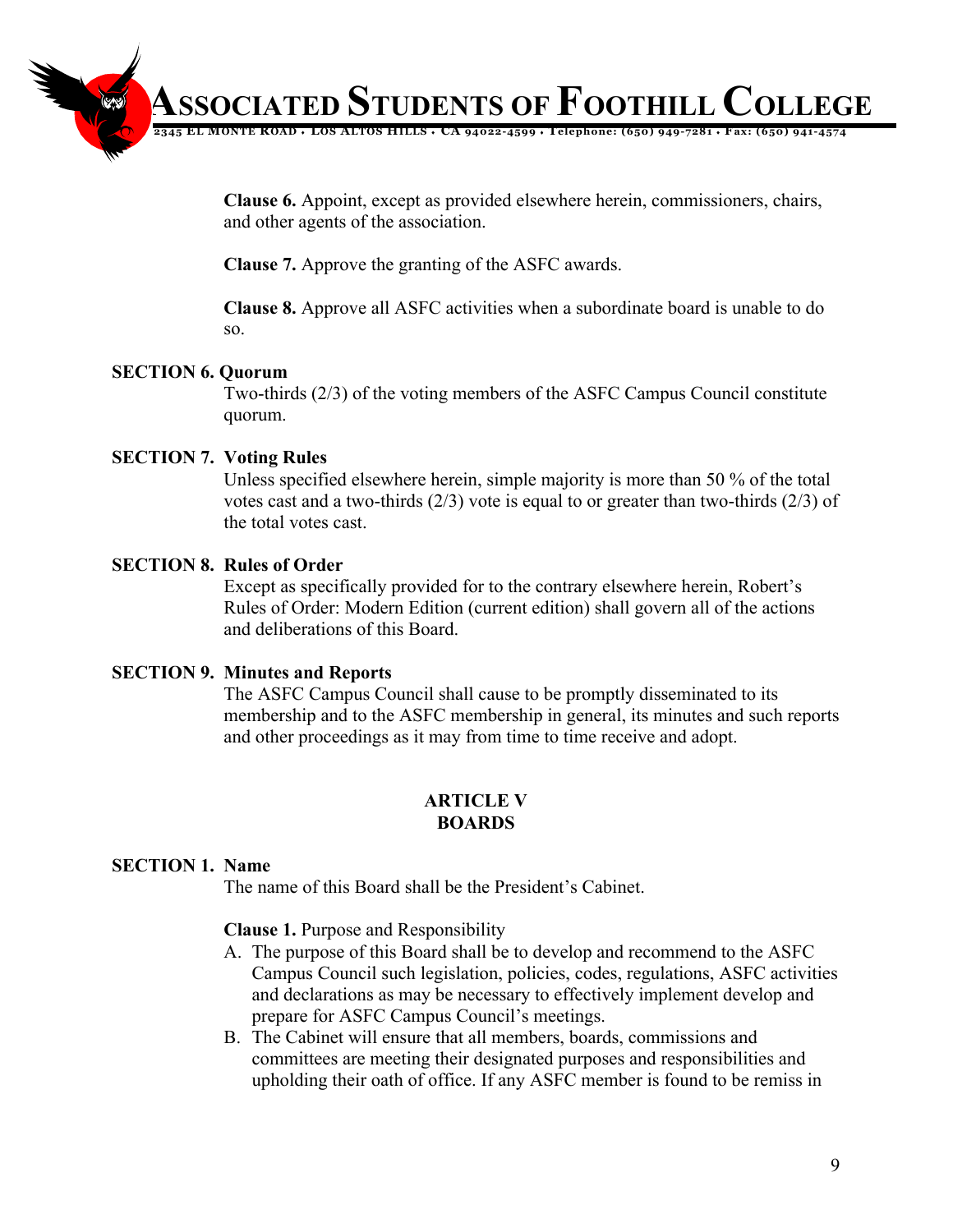

their duties or in violation of their oaths, the issue will first be brought to President's Cabinet before it is brought to ASFC Campus Council.

# **Clause 2. Membership**

Voting Members of the President's Cabinet shall be the ASFC President, who shall be its chair, the Vice President Finance, Vice President Administration, Vice President Activities, Vice President Organizations, Vice President Senate and Vice President Intramurals.

# **Clause 3. Officers**

- A. In Addition to its Chair, the Cabinet shall elect from its membership a Vice Chair who shall serve as Chair in the absence of the ASFC President.
- B. The Cabinet shall be empowered to accept other such agents pending the approval of Campus Council, as it may deem necessary to effectively conduct its affairs.

# **Clause 4. Meetings**

- A. Regular meetings of the President's Cabinet shall be held weekly (excluding holidays, closed weeks, and exam weeks) during the regular academic year.
- B. Special meetings of the President's Cabinet may be called by the presiding officer, provided adequate written notice is given to the membership or shall be called by the presiding officer on receipt of the petition of one-third (1/3) of the voting members of the Cabinet.

# **Clause 5. Quorum**

Two-thirds (2/3) of the voting members of the President's Cabinet constitute quorum.

# **Clause 6. Voting Rules**

Unless specified elsewhere herein, simple majority is more than 50 % of the total votes cast and a two-thirds (2/3) vote is equal to or greater than two-thirds (2/3) of the total votes cast.

# **Clause 7. Rules of Order**

Except as specifically provided for to the contrary elsewhere herein, Robert's Rules of Order: Modern Edition (current edition) shall govern all of the actions and deliberations of this Board.

# **Clause 8. Minutes and Reports**

The President' shall cause to be promptly disseminated to its membership and to the ASFC membership in general, its minutes and such reports and other proceedings as it may from time to time receive and adopt.

# **SECTION 2. Name**

The Name of this board shall be the President's Board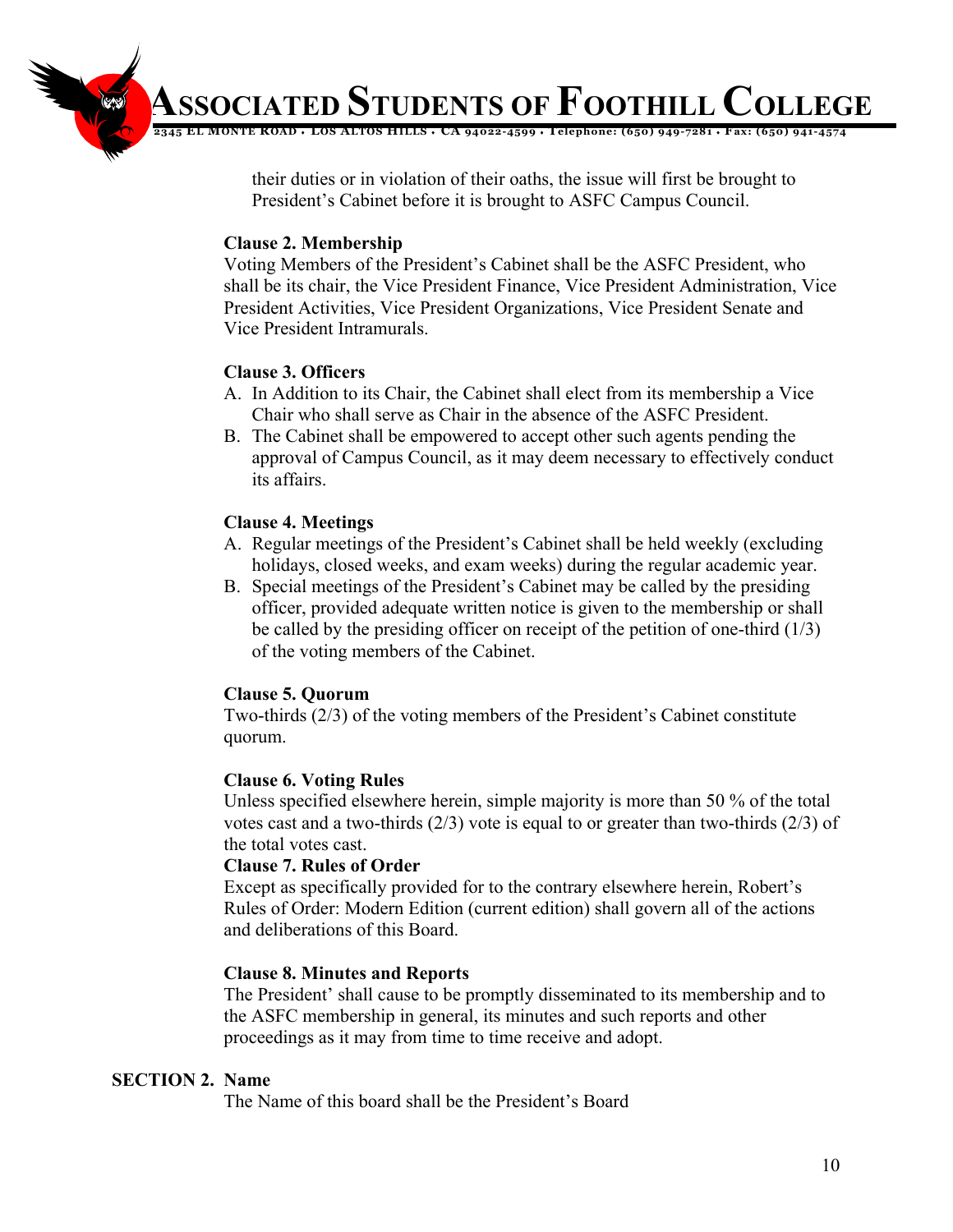**12345 EL MONTE ROAD** ♦ **LOS ALTOS HILLS** ♦ **CA 94022-4599** ♦ **Telephone: (650) 949-7281** ♦ **Fax: (650) 941-4574**

# **Clause 1. Purpose and Responsibilities**

The purpose of this Board shall be to develop and recommend to the ASFC Campus Council such legislation, policies, codes, regulations, ASFC activities and declarations as may be necessary to effectively implement, develop and coordinate ASFC activities and programs in the areas of Parliamentary law, Documents recording proceedings, Institutional Research, Student Rights and Affirmative Action.

# **Clause 2. Membership**

Voting Members of the President's Board shall be the ASFC President, who shall be its chair, the ASFC Parliamentarian, ASFC Secretary, the ASFC Civic Engagement Liaison, Marketing Commissioner, Legislative Director, the VP of Intramural, and the Student Rights Officer.

# **Clause 3. Officers**

- A. In Addition to its Chair, the Board shall elect from its membership a Vice Chair who shall serve as Chair in the absence of the ASFC President.
- B. The Board shall be empowered to accept other such agents pending the approval of Campus Council, as it may deem necessary to effectively conduct its affairs.

# **Clause 4. Meetings**

- A. Regular meetings of the President's Board shall be held weekly (excluding holidays, closed weeks, and exam weeks) during the regular academic year.
- B. Special meetings of the President's Board may be called by the presiding officer, provided adequate written notice is given to the membership or shall be called the presiding officer on receipt of the petition of one-third (1/3) of the voting members of the Cabinet.

# **Clause 5. Quorum**

Two-thirds (2/3) of the voting members of the President's Board constitute quorum.

# **Clause 6. Voting Rules**

Unless specified elsewhere herein, simple majority is more than 50 % of the total votes cast and a two-thirds (2/3) vote is equal to or greater than two-thirds (2/3) of the total votes cast.

# **Clause 7**. **Rules of Order**

Except as specifically provided for to the contrary elsewhere herein, Robert's Rules of Order: Modern Edition (current edition) shall govern all of the actions and deliberations of this Board.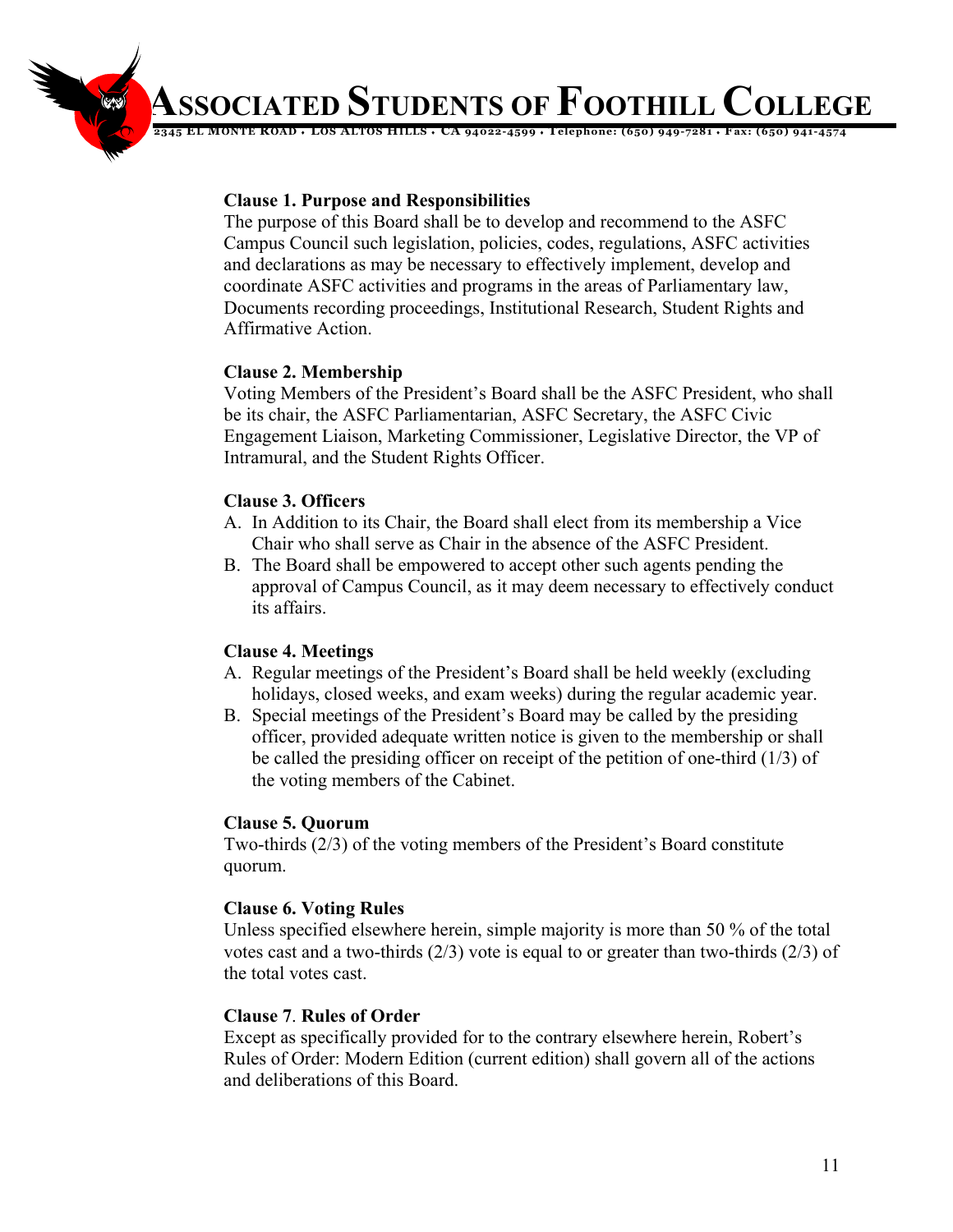# **12345 EL MONTE ROAD** ♦ **LOS ALTOS HILLS** ♦ **CA 94022-4599** ♦ **Telephone: (650) 949-7281** ♦ **Fax: (650) 941-4574**

#### **Clause 8. Minutes and Reports**

The President's Board shall cause to be promptly disseminated to its membership and to the ASFC membership in general, its minutes and such reports and other proceedings as it may from time to time receive and adopt.

#### **SECTION 3. Name**

The Name of this board shall be the Finance Board of Directors

#### **Clause 1. Purpose and Responsibilities**

The purpose of this Board shall be to develop and recommend to the ASFC Campus Council such legislation, policies, codes, regulations, ASFC activities and declarations to as may be necessary to effectively implement, develop and coordinate ASFC activities and programs in the areas of ASFC activities and programs in the areas of Finance, Fundraising and ASFC Business Operations.

#### **Clause 2. Membership**

Voting Members of the Finance Board shall be the Vice President Finance, who shall be its chair, three (3) Budget Analysts and the Business Operation Specialist.

#### **Clause 3. Officers**

- A. In Addition to its Chair, the Board shall elect from its membership a Vice Chair who shall serve as Chair.
- B. The Board shall be empowered to accept other such agents pending the approval of Campus Council, as it may deem necessary to effectively conduct its affairs.

# **Clause 4. Meetings**

- A. Regular meetings of the Finance Board shall be held weekly (excluding holidays, closed weeks, and exam weeks) during the regular academic year.
- B. Special meetings of the Finance Board may be called by the presiding officer, provided adequate written notice is given to the membership or shall be called the presiding officer on receipt of the petition of one-third  $(1/3)$  of the voting members of the Cabinet.

#### **Clause 5. Quorum**

Two-thirds (2/3) of the voting members of the Finance Board constitute quorum.

#### **Clause 6. Voting Rules**

Unless specified elsewhere herein, simple majority is more than 50 % of the total votes cast and a two-thirds (2/3) vote is equal to or greater than two-thirds (2/3) of the total votes cast.

#### **Clause 7. Rules of Order**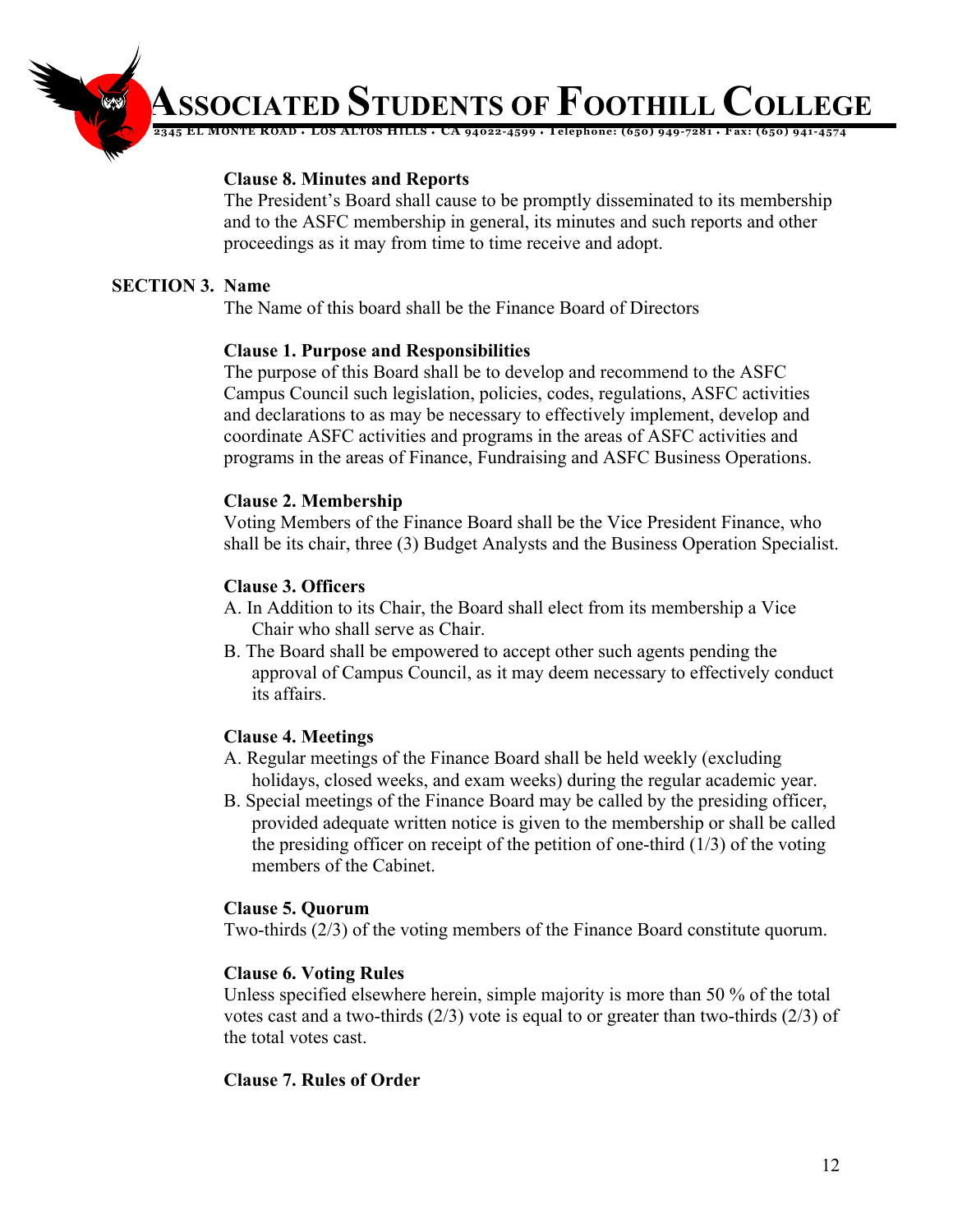**12345 EL MONTE ROAD** ♦ **LOS ALTOS HILLS** ♦ **CA 94022-4599** ♦ **Telephone: (650) 949-7281** ♦ **Fax: (650) 941-4574**

Except as specifically provided for to the contrary elsewhere herein, Robert's Rules of Order: Modern Edition (current edition) shall govern all of the actions and deliberations of this Board.

#### **Clause 8. Minutes and Reports**

The Finance Board shall cause to be promptly disseminated to its membership and to the ASFC membership in general, its minutes and such reports and other proceedings as it may from time to time receive and adopt.

#### **SECTION 4. Name**

The Name of this board shall be the Administrative Board of Directors

#### **Clause 1. Purpose and Responsibilities**

The purpose of this Board shall be to develop and recommend to the ASFC Campus Council such legislation policies, codes, regulations, as may be necessary to effectively implement, develop and coordinate ASFC activities and programs in the areas of Elections, Legislation, Campus Center, SSCCC, Technology, and conduct general ASFC office administration with the ASFC Secretary.

# **Clause 2. Membership**

Voting Members of the Administration Board shall be the Vice President Administration, who shall be its chair; Campus Center Board Chair, SSCCC Representative, Elections Commissioner, Technology Manager, Sustainability Director, Footprints Chief Editor, Office Administrator.

# **Clause 3. Officers**

- A. In Addition to its Chair, the Board shall elect from its membership a Vice Chair who shall serve as Chair in the absence of the Vice President Administration.
- B. The Board shall be empowered to accept other such agents pending the approval of Campus Council, as it may deem necessary to effectively conduct its affairs.

#### **Clause 4. Meetings**

- A. Regular meetings of the Administration shall be held weekly (excluding holidays, closed weeks, and exam weeks) during the regular academic year.
- B. Special meetings of the Administration Board may be called by the presiding officer, provided adequate written notice is given to the membership or shall be called the presiding officer on receipt of the petition of one-third (1/3) of the voting members of the Cabinet.

#### **Clause 5. Quorum**

Two-thirds (2/3) of the voting members of the Administration Board constitute quorum.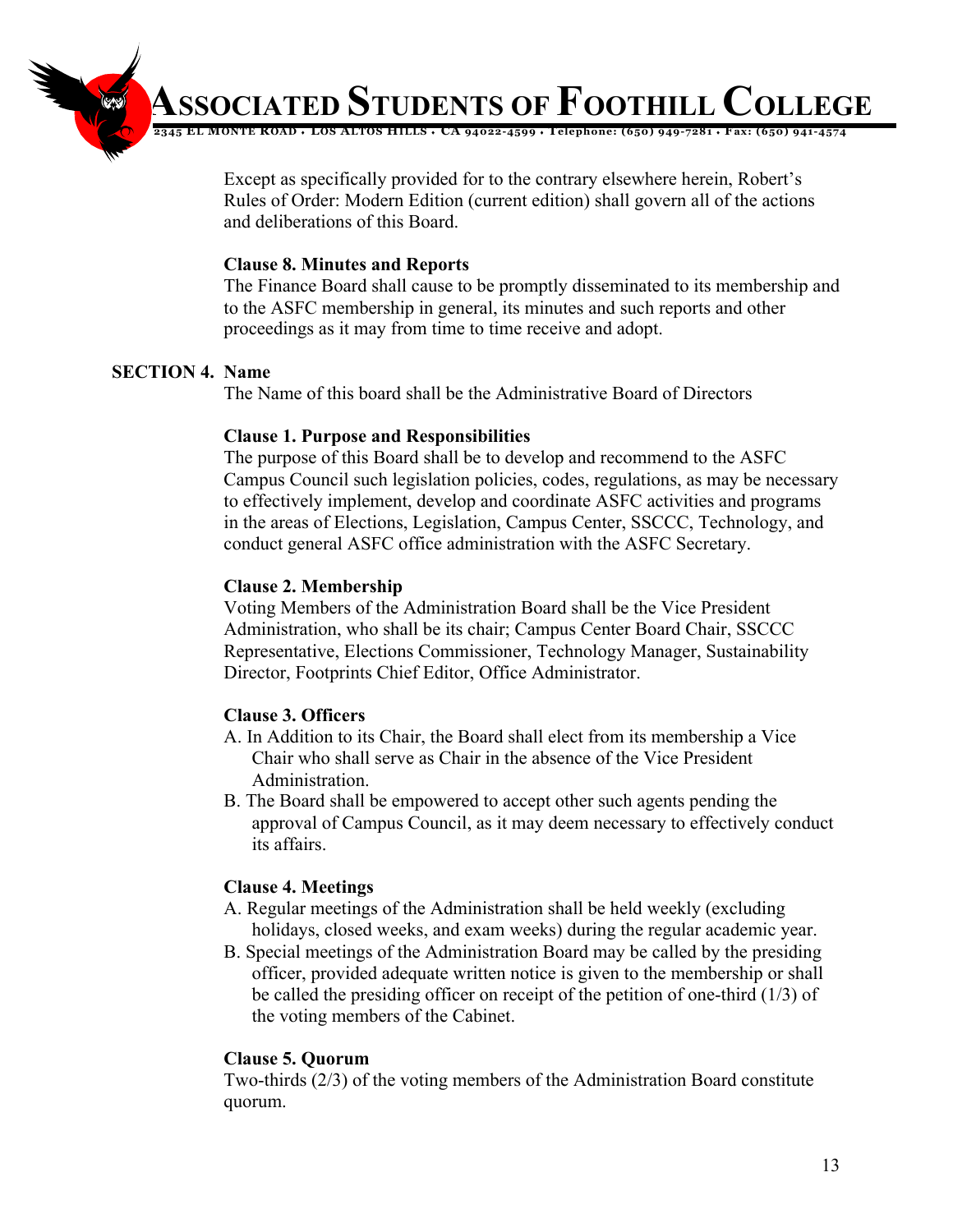**12345 EL MONTE ROAD** ♦ **LOS ALTOS HILLS** ♦ **CA 94022-4599** ♦ **Telephone: (650) 949-7281** ♦ **Fax: (650) 941-4574**

#### **Clause 6. Voting Rules**

Unless specified elsewhere herein, simple majority is more than 50 % of the total votes cast and a two-thirds (2/3) vote is equal to or greater than two-thirds (2/3) of the total votes cast.

#### **Clause 7. Rules of Order**

Except as specifically provided for to the contrary elsewhere herein, Robert's Rules of Order: Modern Edition (current edition) shall govern all of the actions and deliberations of this Board.

#### **Clause 8. Minutes and Reports**

The Administration Board shall cause to be promptly disseminated to its membership and to the ASFC membership in general, its minutes and such reports and other proceedings as it may from time to time receive and adopt.

# **SECTION 5. Name**

The Name of this board shall be the Activities Board of Directors

# **Clause 1. Purpose and Responsibilities**

The purpose of this Board shall be to develop and recommend to the ASFC Campus Council such legislation policies, codes, regulations, as may be necessary to effectively implement, develop and coordinate ASFC activities and programs in the areas Activities, Marketing, Media and Communications

# **Clause 2. Membership**

- A. Voting Members of the Activities Board shall be the Vice President Activities, who shall be its chair; the Heritage Month/College Hour Coordinator, Activities Marketing Director, and five (5) Activities Coordinators.
- B. Ex-officio non-voting members of the Activities Board shall include the Vice president Finance or the Budget Commissioner, as assigned in their place; the Director of Assistant Directors of Student Activities.

# **Clause 3. Officers**

- A. In Addition to its Chair, the Board shall elect from its membership a Vice Chair who shall serve as Chair in the absence of the Vice President Activities.
- B. The Board shall be empowered to accept other such agents pending the approval of Campus Council, as it may deem necessary to effectively conduct its affairs.

# **Clause 4. Meetings**

A. Regular meetings of the Activities shall be held weekly (excluding holidays, closed weeks, and exam weeks) during the regular academic year.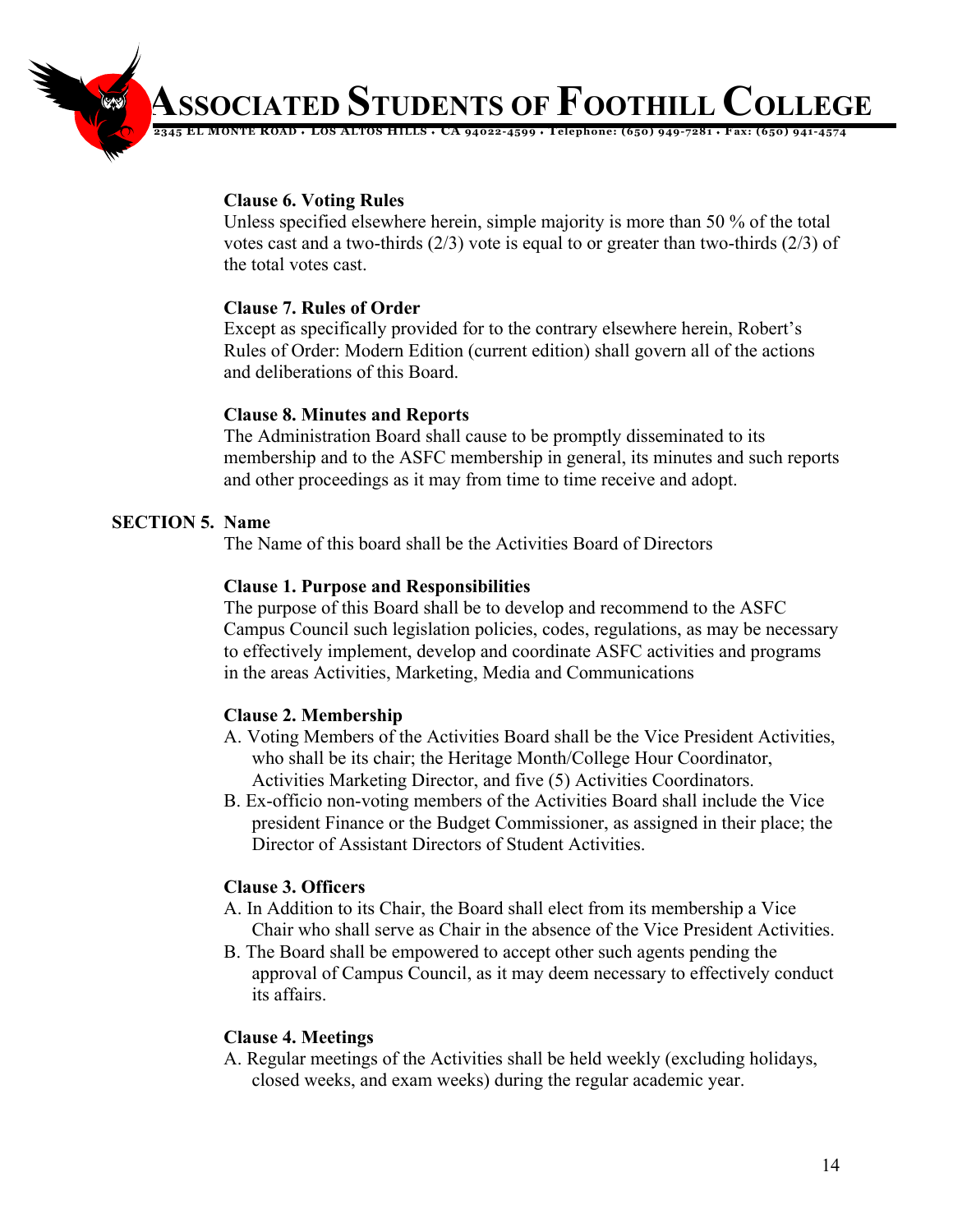- **12345 EL MONTE ROAD** ♦ **LOS ALTOS HILLS** ♦ **CA 94022-4599** ♦ **Telephone: (650) 949-7281** ♦ **Fax: (650) 941-4574**
	- B. Special meetings of the Activities Board may be called by the presiding officer, provided adequate written notice is given to the membership or shall be called the presiding officer on receipt of the petition of one-third (1/3) of the voting members of the Board.

#### **Clause 5. Quorum**

Two-thirds (2/3) of the voting members of the Activities Board constitute quorum.

# **Clause 6. Voting Rules**

Unless specified elsewhere herein, simple majority is more than 50 % of the total votes cast and a two-thirds (2/3) vote is equal to or greater than two-thirds (2/3) of the total votes cast.

# **Clause 7. Rules of Order**

Except as specifically provided for to the contrary elsewhere herein, Robert's Rules of Order: Modern Edition (current edition) shall govern all of the actions and deliberations of this Board.

# **Clause 8. Minutes and Reports**

The Activities Board shall cause to be promptly disseminated to its membership and to the ASFC membership in general, its minutes and such reports and other proceedings as it may from time to time receive and adopt.

# **SECTION 6 Name**

The name of this board will be the Organizations Board of Directors

# **Clause 1. OBD Responsibility and Purpose**

- A. Members of the Associated Students of Foothill College (ASFC) have an inherent right to form organizations (clubs) among themselves. Such organizations may be devoted toward social, service, honorary, political, religious, athletic, academic, cultural, departmental or special interests. Those clubs, which are permitted to conduct events on the Foothill College Campus, shall be brought together to maintain a spirit of unity, fellowship, and cooperation through OBD.
- B. The purpose of this board shall be to develop and recommend to the ASFC Campus Council such litigation, policies, codes, regulations, events, and declarations to effectively implement, develop, and coordinate the events and programs for clubs.

# **Clause 2. Membership**

A. Voting Members of the Organizations Board of Directors (OBD) shall be the Vice President of Organizations, who shall be its Chair, the OBD Finance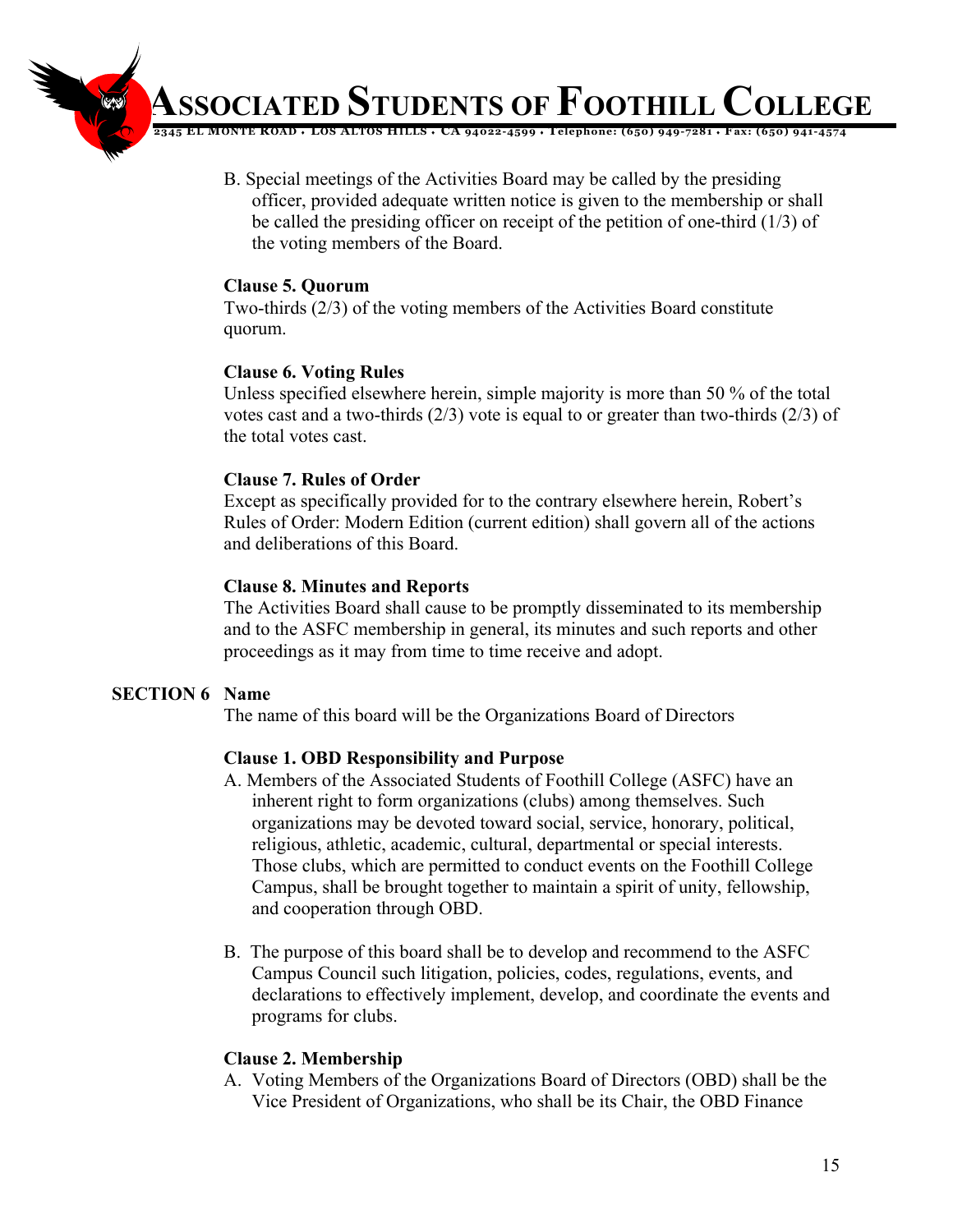**12345 EL MONTE ROAD** ♦ **LOS ALTOS HILLS** ♦ **CA 94022-4599** ♦ **Telephone: (650) 949-7281** ♦ **Fax: (650) 941-4574 ASSOCIATED STUDENTS OF FOOTHILL COLLEGE**

> Director, the OBD Administrative Director, the OBD Secretary, the OBD Program Manager, and one Representative from each Club duly chartered under the provisions of the ASFC Constitution and By-Laws.

- B. Voting Members of the OBD shall be one Representative from each Club duly chartered under the provisions of the ASFC Constitution and OBD By-Laws (see sections 9&10) and, if needed, the Vice-President of Organizations, the OBD Administration Director, the OBD Finance Director and the OBD Secretary.
- C. Ex-Officio non-voting members of OBD Organization Board shall include the ASFC Parliamentarian and the Student Activities Assistant Specialist who shall be the OBD Advisor or the Director of Student Activities.

# **Clause 3. Officers**

- A. In the absence or resignation of the Vice President OBD, the OBD Finance Director shall serve as the Chair.
- B. Once elected and/or appointed, the Vice President OBD, and OBD Finance Director shall relinquish their club representation, and the club, which they held the representation, shall elect or appoint another representative to this Board.
- C. In the absence of the ASFC Parliamentarian and OBD Secretary, the OBD Vice President or other members of the OBD Board shall temporarily take over the responsibilities of the OBD Parliamentarian and OBD Secretary.
- D. The Board shall be empowered to accept other such agents, pending the approval of ASFC Campus Council, as it may deem necessary to effectively conduct its affairs.

# **Clause 4. Meetings and Procedures**

I. OBD Meetings

- A. Regular meetings of the ASFC Organizations Board shall be held weekly (excluding holidays, closed weeks, summer quarter and exam weeks) during the regular academic year.
- B. Special meetings of the OBD may be called by the presiding officer, provided adequate notice is given to the membership, or shall be called by the presiding officer on receipt of the petition of one  $(1/3)$  of the voting members of the board.
- C. No more than three (3) clubs may be represented by the same individual.
- D. "Club Day" is considered a quarterly meeting and attendance is mandatory. If absent, clubs will be disqualified for eligibility for "Club of the Year."
- II. Organization Meetings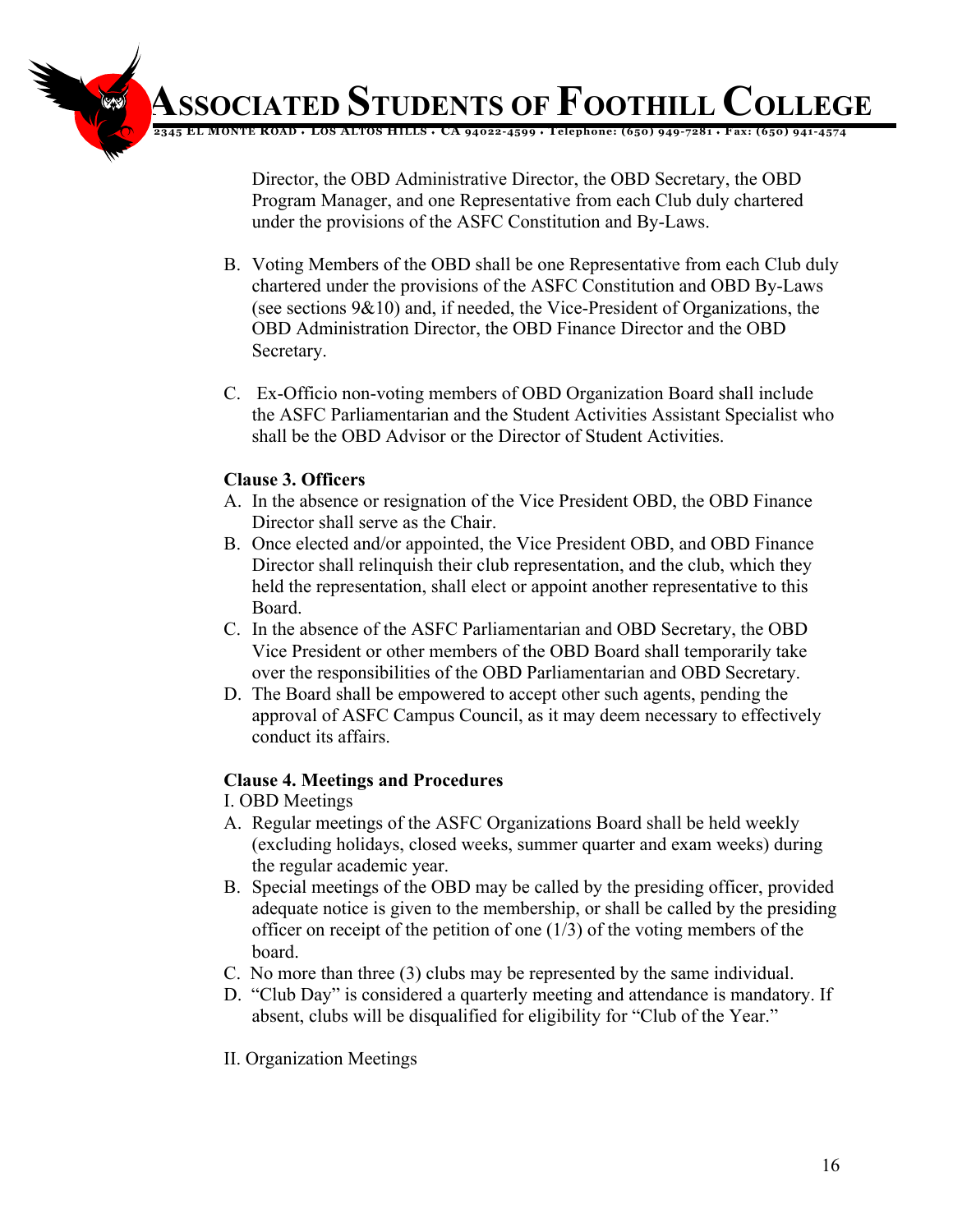**12345 EL MONTE ROAD** ♦ **LOS ALTOS HILLS** ♦ **CA 94022-4599** ♦ **Telephone: (650) 949-7281** ♦ **Fax: (650) 941-4574**

- A. Organizations shall adhere as closely as possible to their announced meeting schedule. Any special meetings or departures from prearranged scheduling shall be approved by OBD.
- B. All organizations and club meetings shall be announced through the club contact sheet maintained by the Student Activities Office.
- C. OBD weekly reports of all club meetings shall be made available to OBD upon request.
- D. No Club sha1l attend another's meeting with the intent of disrupting the meeting. If a substantiated complaint is made to OBD, judicial action may be taken in accordance with Clause 6.
- III. OBD Procedure
- A. All Clubs shall submit to the Vice President Organizations a complete roster of officers no later than the third  $(3<sup>rd</sup>)$  OBD meeting of the quarter and shall report additions and deletions to their rosters throughout the academic year.
- B. All Clubs shall submit to the Vice President Organizations, no later than the third  $(3<sup>rd</sup>)$  meeting of each Fall Quarter their desired meeting times and places. The completion of the meeting calendar shall be the first business of OBD each Fall Quarter. Clubs shall report any changes in meeting times and places throughout the academic year.
- C. Any changes in organization constitutions must be submitted to OBD for approval.
- D. Any changes in a club's constitution must be submitted to the Vice President of Organizations.

# **Clause 5. Eligibility for Organization Office**

- A. All Foothill College students are eligible to hold any appointed or elected office in any approved organizations.
- B. Two-thirds (2/3) of the voting members of OBD must be present before any matters are acted upon by the board.
- C. No student on academic probation shall be eligible to hold a major office in any organization. A major office shall be defined as that of a presiding officer in any organization; any other is a minor office.
- D. The maximum amount of offices a person can hold during a quarter is three. For the purpose of establishing quorum, the OBD Secretary shall maintain one official roster of active clubs. The roster shall document the status of all clubs, as active, probationary, deactivated, or suspended.
- E. The Executive Board of OBD shall maintain current club files, which shall include copies of club constitutions and any other pertinent information.
- F. OBD shall promptly distribute to its membership its agendas, minutes and other reports.

# **Clause 6. Judicial Power of OBD**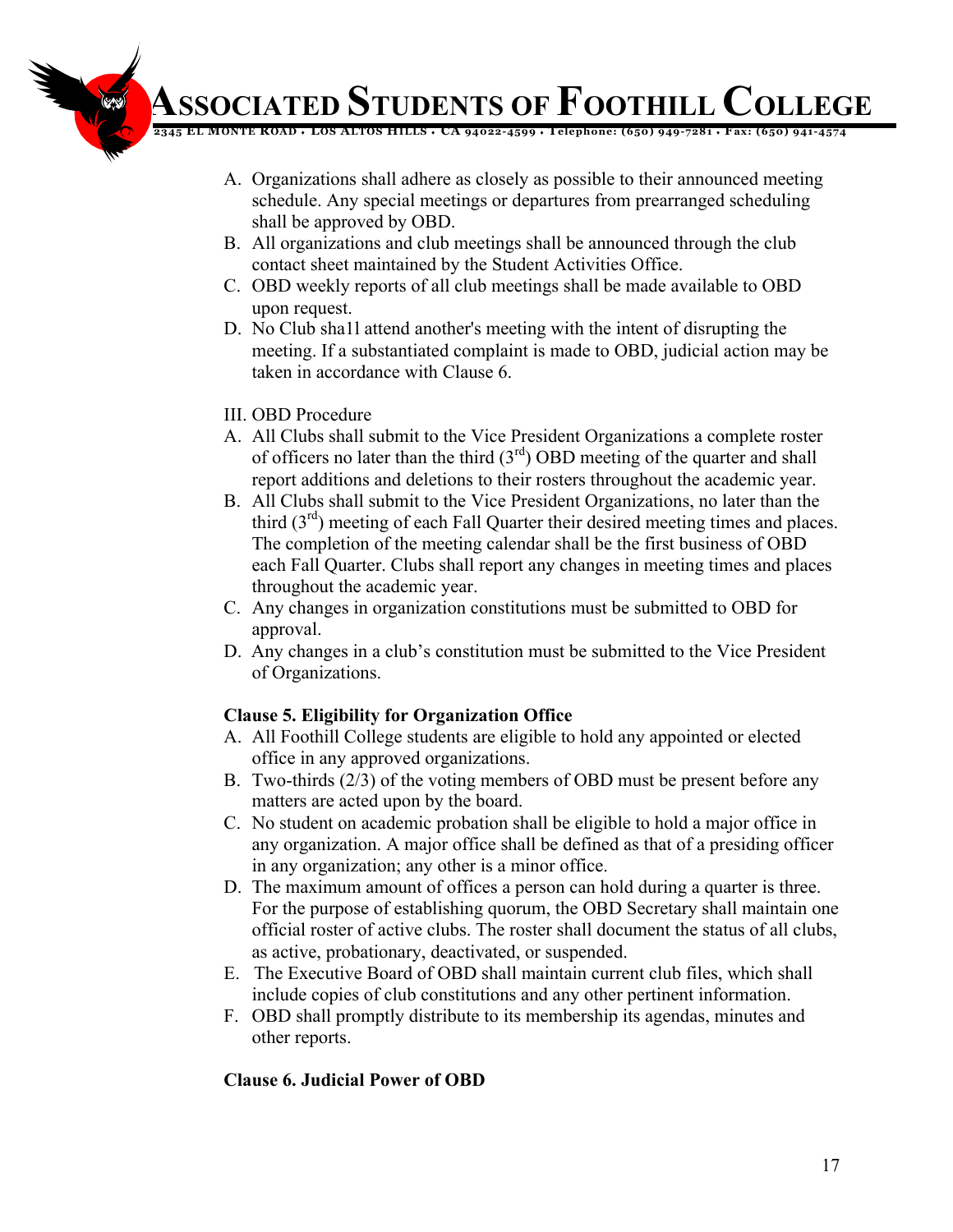**12345 EL MONTE ROAD** ♦ **LOS ALTOS HILLS** ♦ **CA 94022-4599** ♦ **Telephone: (650) 949-7281** ♦ **Fax: (650) 941-4574**

- A. OBD shall have the power to put an organization on probation if it violates the ASFC Constitution, Bylaws, Codes or regulations, or in a state of hibernation if it desires to become inactive. Terms of probation of hibernation, except for those of absences, shall be determined by a two-thirds (2/3) vote of OBD.
- B. Upon the third  $(3<sup>rd</sup>)$  absence from the OBD meetings of any given quarter, an active organization shall go into an automatic state of probation. Such action will be preceded by one week's posted notice upon the fourth  $(4<sup>th</sup>)$  absence of an organization; they shall go into an automatic state of hibernation.
- C. During probation, an organization must maintain attendance. The probation status must be reported to the next meeting of ASFC Campus Council by the Vice President for Organizations.
- D. Clubs on probation may not hold an activity affiliated with Foothill College or request funds.
- E. If an organization does not satisfactorily complete probation, the OBD must report the infraction to the ASFC Campus Council. The organization will be suspended for the remainder of the quarter.
- F. An organization may choose to go into hibernation by filing a petition or contacting the Vice President of Organizations to hibernate, which must be approved by a two-thirds (2/3) vote of OBD.
- G. The maximum amount of hibernation time is two (2) years. After two (2) years, a club wishing to reactivate will be handled as if it were a new club.

# **Clause 7. New Organizations**

- A. Every new club must file with the Vice President for Organizations within four (4) weeks after the date of its first  $(1<sup>st</sup>)$  meeting a proposed written constitution. This constitution must be in accordance with the OBD By-Laws and ASFC Constitution. Final recognition of any organization is dependent upon approval of its constitution by OBD
- B. Every chartered organization must have an advisor who is a district employee and is approved by the OBD Advisor.
- C. ASFC Charters

# I. Powers:

In order that it may effectively promote, control, and regulate the functions of the several organizations emanating from the Events of its members, the ASFC through the ASFC Campus Council, is hereby empowered to grant recognition through the process of chartering worthy groups and organizations.

# II. Privileges:

Groups and organizations officially recognized and chartered under the terms of this Article:

(a) May use the name of the College or the Association in conjunction with their own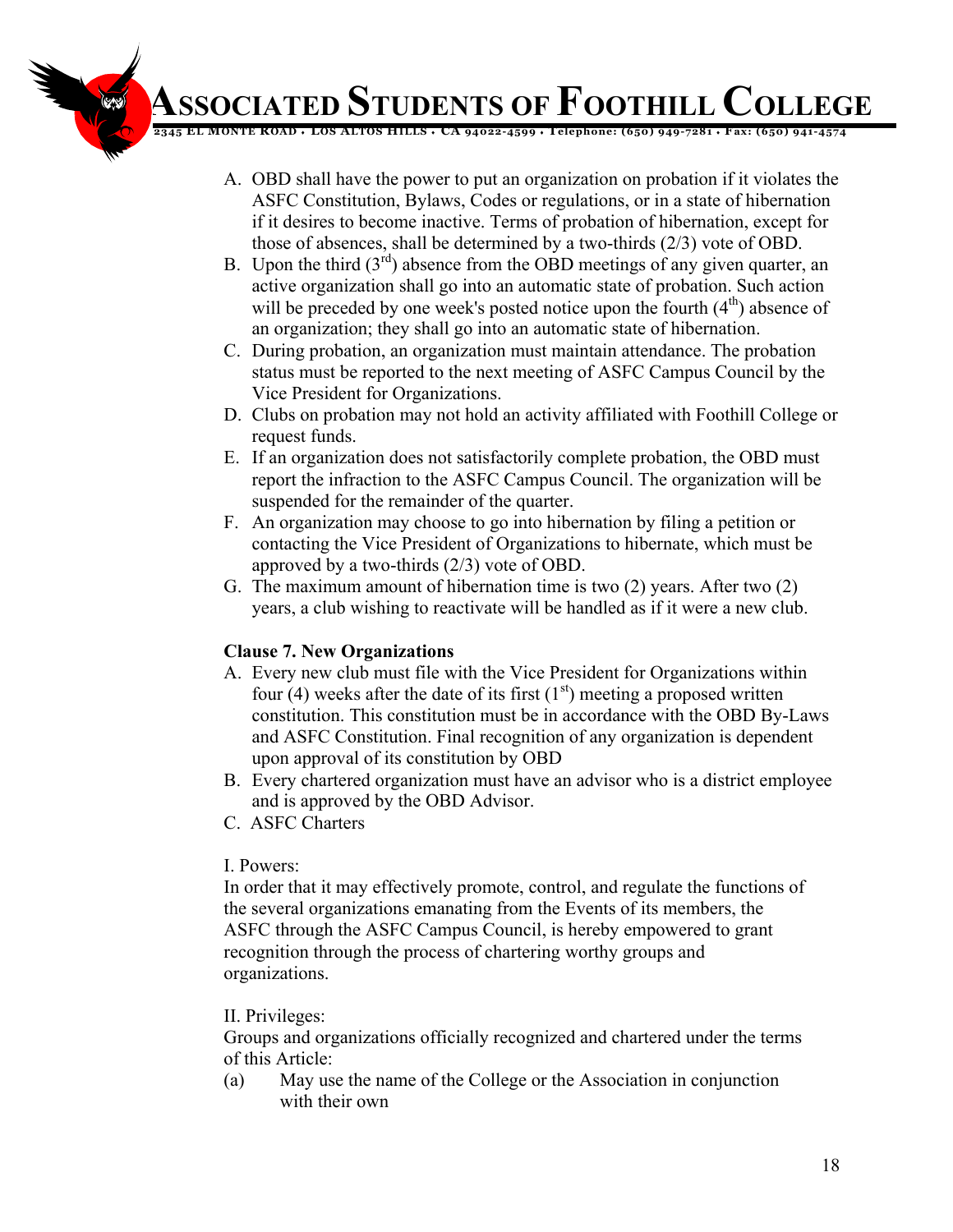**12345 EL MONTE ROAD** ♦ **LOS ALTOS HILLS** ♦ **CA 94022-4599** ♦ **Telephone: (650) 949-7281** ♦ **Fax: (650) 941-4574**

- (b) May, in accordance with College policy, use the facilities of the College
- (c) Must use the financial and accounting services of the College
- (d) May otherwise participate in the benefits of this association

#### III. Charter Provisions

Groups and organizations seeking or required to seek official recognition, must present Charter Articles (a constitution) which set forth in sufficient detail information relative to:

- (a) Name
- (b) Purpose and Responsibility
- (c) Membership
- (d) Dues
- (e) Officers
- (f) Executive Organizations
- (g) Financial Responsibility
- (h) Process of Amending Articles
- (i) Rules of Order

#### IV. Disciplinary Powers:

The ASFC Campus Council may, for cause, place on probation, suspend or revoke any charter that it grants.

#### **Clause 8. Organization Finances**

All Organizations finances must be transacted in accordance with the OBD Finance Code.

#### **Clause 9. Representation to OBD**

The OBD Vice President, OBD Finance Director, OBD Administrative Director, OBD Program Manager and OBD Secretary will represent and serve the Organization Board of Directors as voting members of ASFC Campus Council.

#### **Clause 10. Quorum**

Two-thirds (2/3) of the voting members of the Organizations Board constitute quorum.

#### **Clause 11. Voting Rules**

Unless specified elsewhere herein, simple majority is more than 50 % of the total votes cast and a two-thirds (2/3) vote is equal to or greater than two-thirds (2/3) of the total votes cast. In the case of a roll call vote, any individual representing more than one club can only vote once.

#### **Clause 12. Rules of Order**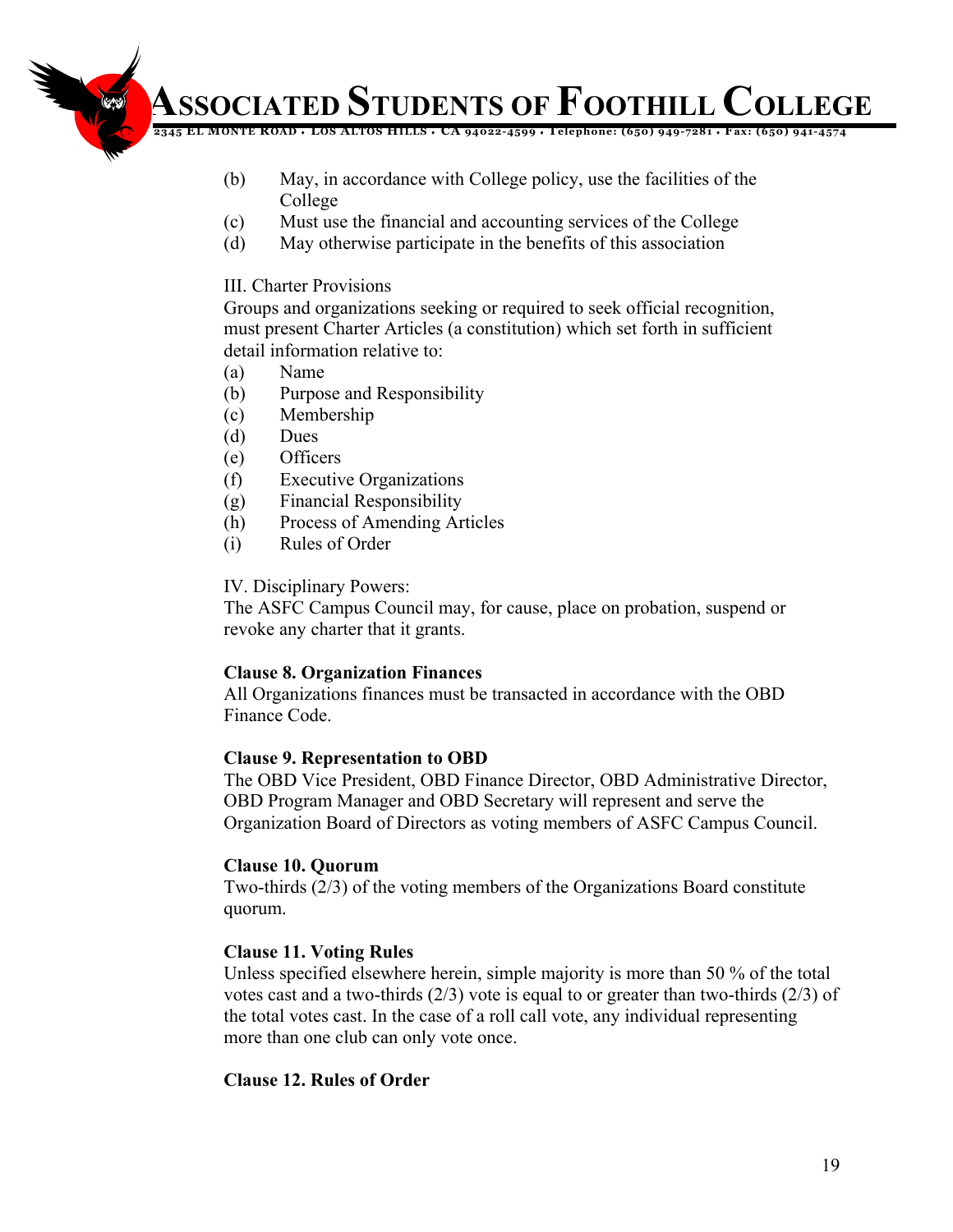**12345 EL MONTE ROAD** ♦ **LOS ALTOS HILLS** ♦ **CA 94022-4599** ♦ **Telephone: (650) 949-7281** ♦ **Fax: (650) 941-4574**

Except as specifically provided for to the contrary elsewhere herein, Robert's Rules of Order: Modern Edition (current edition) shall govern all of the actions and deliberations of this Board.

#### **Clause 13. Minutes and Reports**

The Organizations Board shall cause to be promptly disseminated to its membership and to the ASFC membership in general, its minutes and such reports and other proceedings as it may from time to time receive and adopt. The minutes from the previous OBD Meeting and the Agenda for the upcoming shall be posted 72 hours in advance.

#### **Clause 14. Special Events**

- A. Every special event planned by an organization must be socially and educationally acceptable and in accordance with all federal, state, local, and college regulations.
- B. Any special event, concession, dance, or off-campus event must be approved by petition to OBD, and shall be submitted at least two (2) weeks prior to the event unless other time limits reset at the discretion of Vice President of Organizations.

1. For events involving any independent contractors, all required documentation must be submitted to OBD three (3) weeks prior to the event.

2. Calendar clearance and the signature of the Student Activities Specialist required before any event petitions are brought before OBD.

3. Event petitions must be approved by OBD before any promotion of Events occurs (i.e. flyers, recorded announcements, and posters).

4. Before distribution, the Office of Student Activities must approve all promotional materials.

C. Some events may require other forms or applications, see the OBD Advisor for more details.

# **SECTION 7. Name**

The Name of this board shall be the Senate Board of Directors

# **Clause 1. Purpose and Responsibilities**

The purpose of this Board shall be to communicate issues students have to the ASFC Campus Council and vice versa and thereby develop and recommend such Legislation, policies, codes, regulations, as may be necessary to effectively implement, develop and coordinate ASFC activities and programs to address the needs of the students.

# **Clause 2. Membership**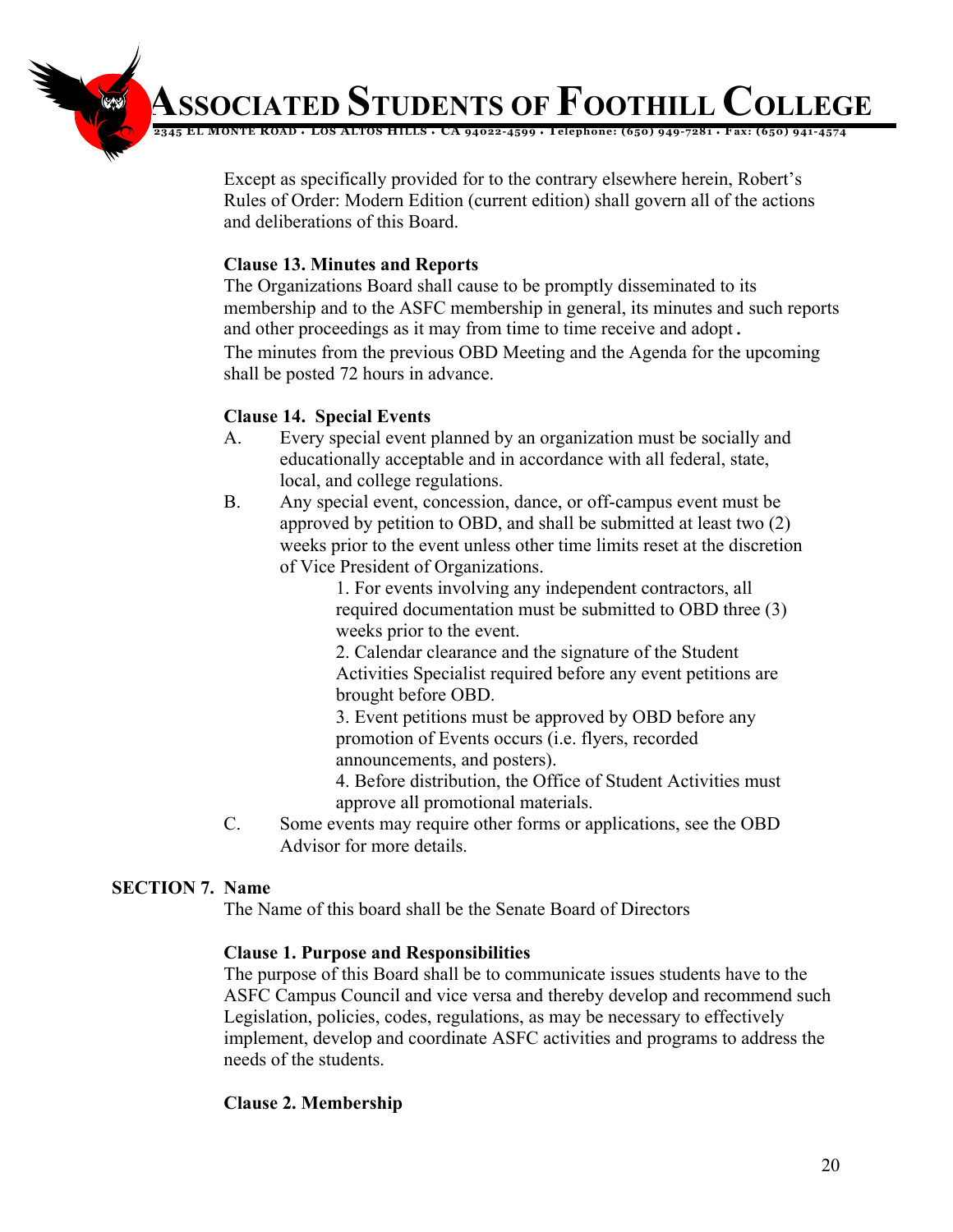

Voting Members of the Senate Board shall be the Vice President Senate, who shall be the presiding officer, and seven senators, and Media and Communications Officer.

#### **Clause 3. Officers**

- A. In Addition to its Chair, the Board shall elect from its membership a Vice Chair who shall serve as Chair in the absence of the Vice President Senate.
- B. The Board shall be empowered to accept other such agents pending the approval of Campus Council, as it may deem necessary to effectively conduct its affairs.

#### **Clause 4. Meetings**

- A. Regular meetings of the Senate Board shall be held weekly (excluding holidays, closed weeks, and exam weeks) during the regular academic year.
- B. Special meetings of the Senate Board may be called by the presiding officer, provided adequate written notice is given to the membership or shall be called the presiding officer on receipt of the petition of one-third  $(1/3)$  of the voting members of the Board.

#### **Clause 5. Quorum**

Two-thirds (2/3) of the voting members of the Senate Board constitute quorum.

#### **Clause 6. Voting Rules**

Unless specified elsewhere herein, simple majority is more than 50 % of the total votes cast and a two-thirds (2/3) vote is equal to or greater than two-thirds (2/3) of the total votes cast.

#### **Clause 7. Rules of Order**

Except as specifically provided for to the contrary elsewhere herein, Robert's Rules of Order: Modern Edition (current edition) shall govern all of the actions and deliberations of this Board.

#### **Clause 8. Minutes and Reports**

The Senate Board shall cause to be promptly disseminated to its membership and to the ASFC membership in general, its minutes and such reports and other proceedings as it may from time to time receive and adopt.

#### **ARTICLE VI COMMITTEES AND COMMISSIONS**

#### **SECTION 1**. **Committees**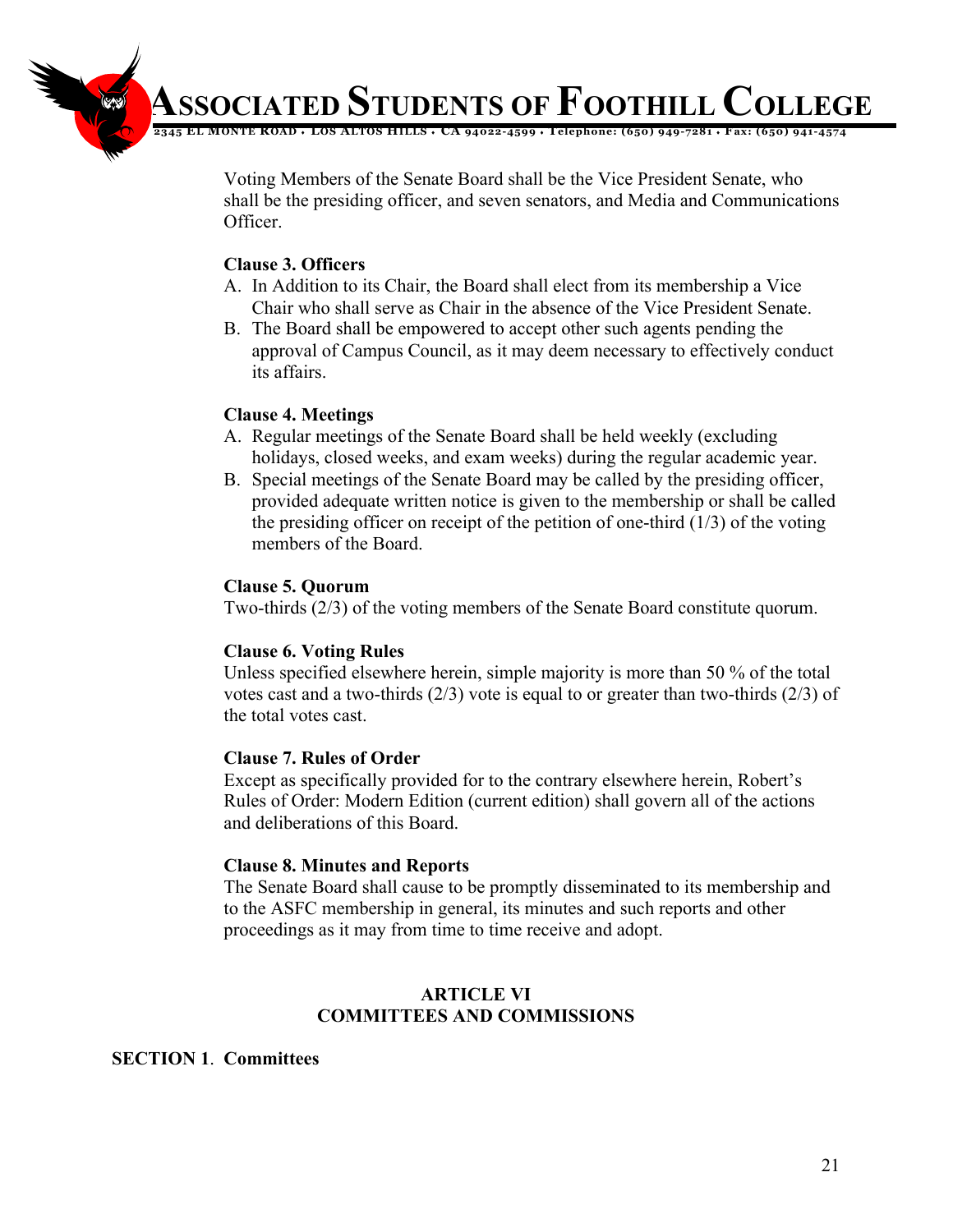**12345 EL MONTE ROAD** ♦ **LOS ALTOS HILLS** ♦ **CA 94022-4599** ♦ **Telephone: (650) 949-7281** ♦ **Fax: (650) 941-4574**

The ASFC Campus Council shall be empowered to create such standing and ad hoc committees as may be necessary to effectively conduct the affairs of the association.

#### **Clause 1. Standing Committees**

The ASFC, through the ASFC Campus Council, hereby creates standing committees for Legislation, Campus Center, Student Rights/Affirmative Action, ASFC Business Operations, Fundraising, Travel, Student Representation Fee, Marketing and Communications, Technology and an Investigation Committee.

#### **Clause 2. Ad Hoc Committees**

Legislation creating special purpose committees shall contain specification as to charge/purpose, membership, length of service/need and reporting procedures and shall be approved by ASFC Campus Council.

#### **Clause 3. Committee Governance**

ASFC, through the ASFC Campus Council, delineates, empowers, and charges each committee in terms of the following series of articles:

- A. Name
- B. Purpose
- C. Membership
- D. Officers
- E. Quorum
- F. Meeting Schedule
- G. Minutes and Reports
- H. Rules of Orders

# **SECTION 2. Commissions**

**Clause 1.** The ASFC Campus Council hereby creates semi-autonomous commissions for Budget and Elections.

**Clause 2.** The ASFC, through the ASFC Campus Council delineates, empowers, and charges each commission in terms of the following series of articles:

- A. Name
- B. Purpose
- C. Membership
- D. Officers
- E. Quorum
- F. Meeting Schedule
- G. Minutes and Reports
- H. Rules of Orders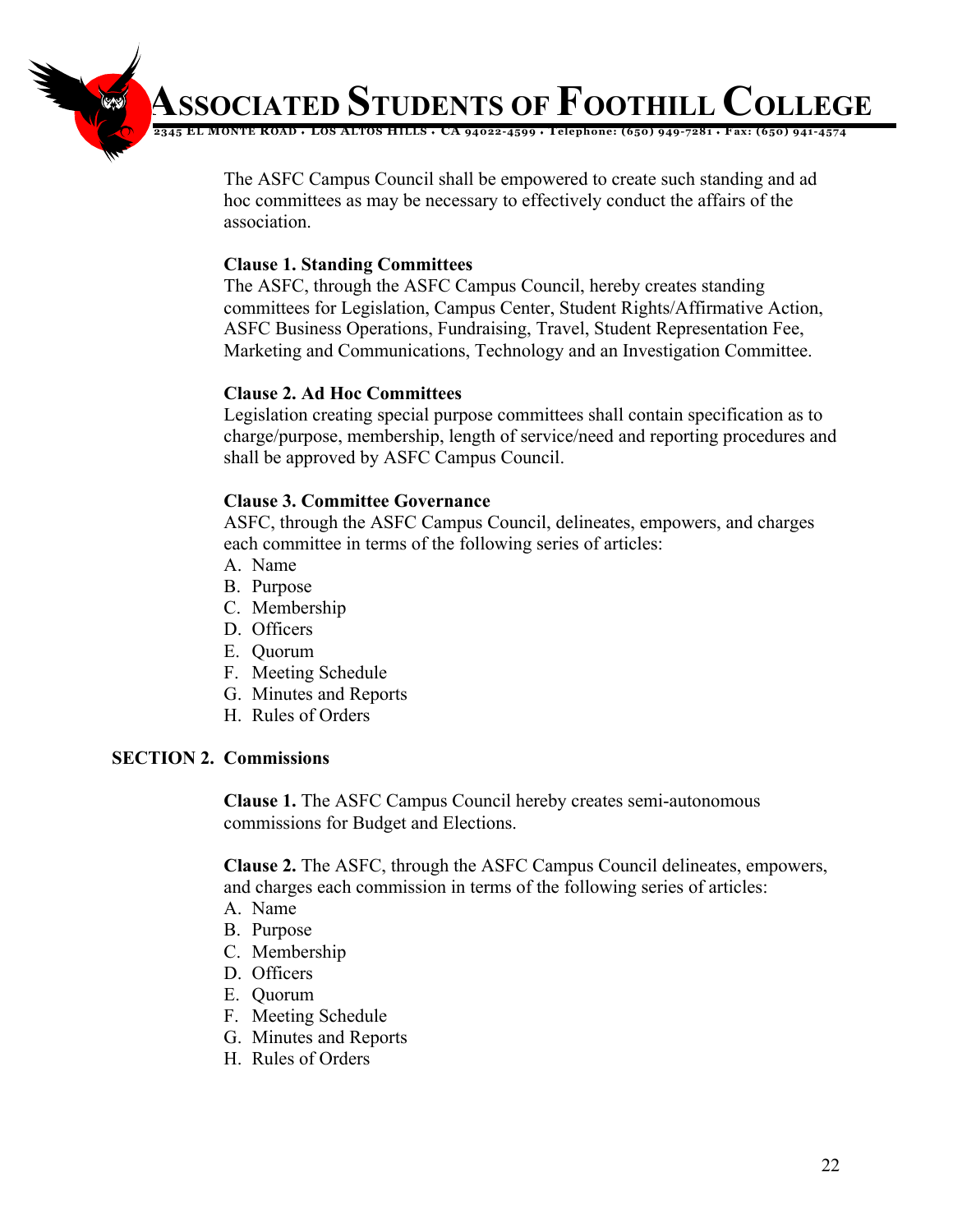

# **ARTICLE VII CHARTERS**

# **SECTION 1. Powers**

In order that it may effectively promote, control and regulate the functions of the several organizations emanating from the activities of its members, the ASFC, through the ASFC Campus Council is hereby empowered to grant recognition through the process of chartering worthy groups and organizations.

# **SECTION 2. Privileges**

Groups and organizations officially recognized and chartered under the terms of this article (Article VII)

- A. May, use the name of the College of the Association in conjunction with their own.
- B. May, in accordance with College policy, use the facilities of the College.
- C. Must use the financial and accounting services provided by the College.
- D. May, otherwise participate in the benefits of this association.

# **SECTION 3. Charter Provisions**

Groups and organizations seeking or required to seek official recognition must present Charter Articles (a constitution and/or by-laws) which set forth in sufficient detail information relative to:

- A. Name
- B. Purpose and Responsibility
- C. Membership
- D. Dues
- E. Officers
- F. Executive Organizations
- G. Financial Responsibility
- H. Process of Amending Articles
- I. Rules of Order

#### **SECTION 4. Disciplinary Power**

The ASFC Campus Council may, for cause, place on probation, suspend or revoke any charter which it grants.

#### **ARTICLE VIII CODES, REGULATIONS AND POLICIES**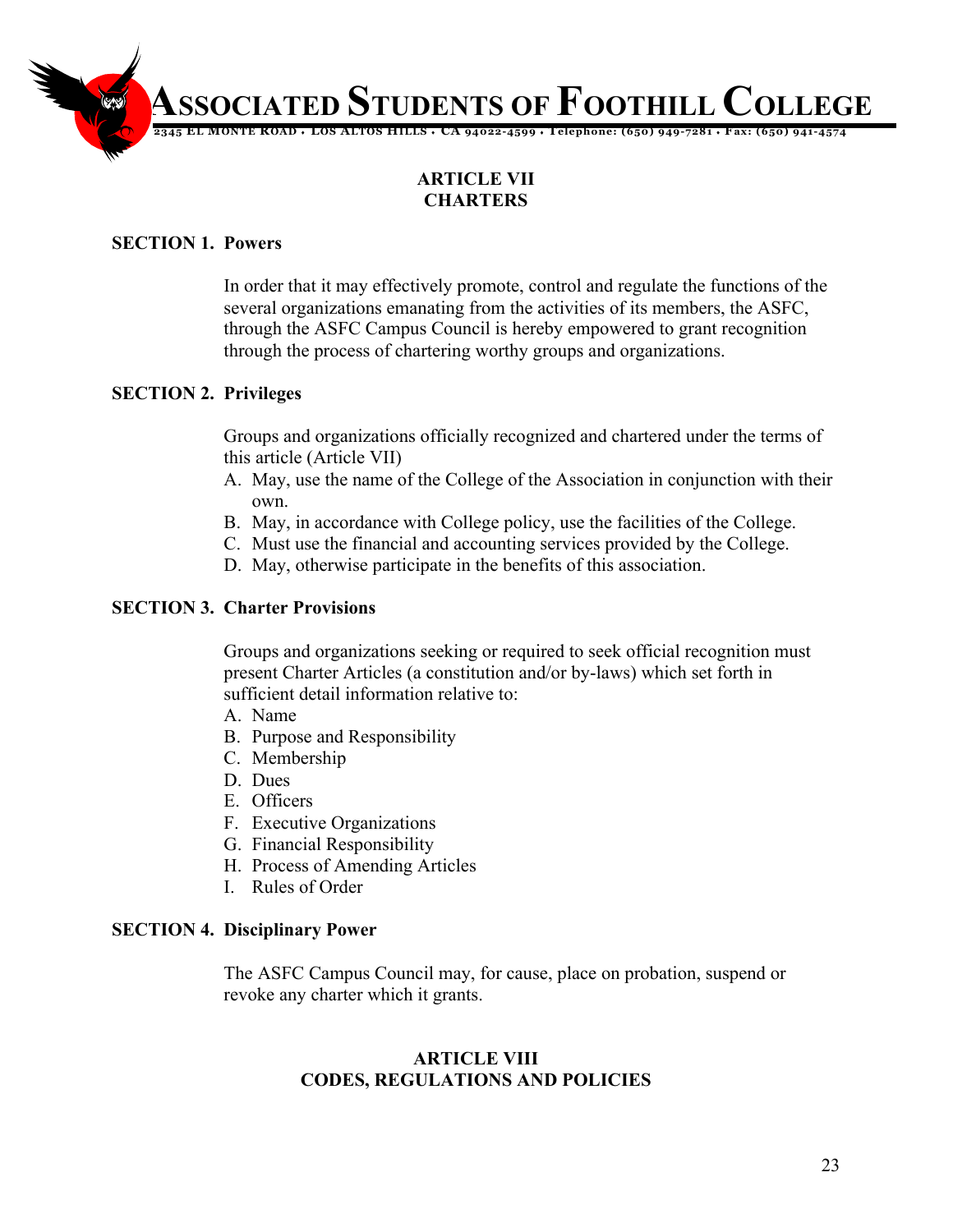

The ASFC Campus Council shall be empowered to develop, or cause to be developed, enact and otherwise promulgate such codes, regulations, and policies as are consistent with the ASFC Constitution and these By-laws and as may be necessary to the efficient and effective operation of the association.

# **ARTICLE IX ELECTIONS**

# **SECTION 1. Procedures**

**Clause 1.** The ASFC Elections Commissioner shall be responsible for all ASFC elections.

**Clause 2**. Procedures of elections shall be in accordance with the Elections Commission Code

# **SECTION 2. Elections Schedule**

Elections shall be held four (4) weeks prior to the end of the quarter in which the elections are held, unless stipulated otherwise herein.

# **SECTION 3. Oath of Office**

All elected and appointed officers of the ASFC shall be required to affirm or swear to the following oath:

I, (name), do solemnly swear and affirm, that I will execute the duties of the office of (name of office) to the best of my abilities, in accordance with the ASFC Constitution, By-laws and Codes, and in the best interests of the Associated Students of Foothill College.

#### **ARTICLE X ATTENDANCE POLICY**

ASFC Officers shall be in accordance on a quarterly basis. Absences at Campus Council, Boards, Committees or Commissions meetings count as one (1) full absence. Members arriving after role call or leaving early will be counted as half (1/2) an absence. After 3 (three) absences, ASFC Campus Council will charge the President's Cabinet to review the officer(s) in question and present a recommendation to Council.

# **ARTICLE XI**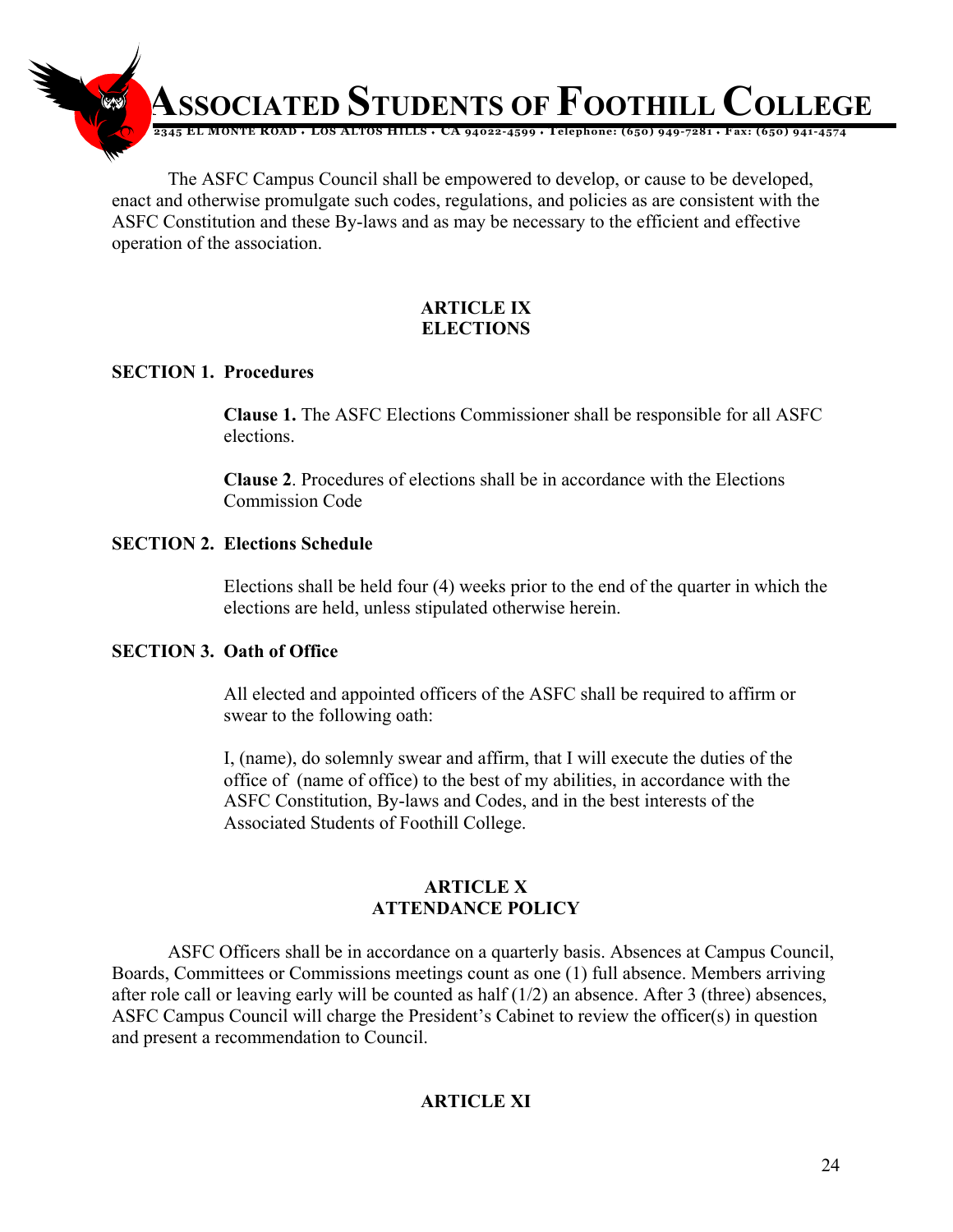

# **REMOVAL FROM OFFICE**

Allegations may be brought to the President's Cabinet by individual ASFC member(s) against another for the purpose of removing the member in question from office. After the President's Cabinet has mediated it, all charges must be brought to Campus Council. When charges are brought against any member of this Council or any board, commission, committee or agency represented in these By-Laws or Constitution, ASFC Campus Council will charge the Investigation Committee to deliberate the charges in accordance with the sections of this Article and the rules of order of this association.

# **SECTION 1. Section 1. Grievances**

# **Clause 1. Causes for Removal**

Causes for the removal of any officer include violations of the ASFC Constitution, Bylaws, Codes, and/or Policies; or neglect of the duties of their office, or misuse of time during representative conferences or trips which are funded by the \$1 Representation Fee; or fraud, or divulging fraudulent or false information with the intent to deceive other members of the ASFC; or the physical, verbal, or sexual harassment of another officer or student; or any violation of the Foothill College Student Code of Conduct.

# **Clause 2.**

In order to consider the removal of an officer, a form or letter of grievance must be submitted by the complainant(s) to the President's cabinet along with any relevant documents or evidence pertaining to the case. The form or letter may cite witnesses to be called upon in an investigation.

# **Clause 3.**

Complainant(s) eligible to submit a form of grievance shall be students of Foothill College and shall not include any individual who is an employee of the FHDA District as a full or part-time faculty or staff, or any administrator, even if they have paid the ASFC student body fee. Any ASFC officer may submit a form of grievance, including the members of President's Cabinet.

# **Clause 4.**

President's Cabinet shall decide if the allegations in the grievance form(s) are in order with the ASFC By-Laws, Codes, or Constitution; and if the evidence presented is relevant to the case. The Cabinet shall not deliberate the case or evidence. If the allegations are determined to be out of order, it will be dismissed by the Cabinet with no report to council. If the evidence is found to be irrelevant to the case, the case will be dismissed but may be reopened when sufficient evidence is presented to Cabinet. If the case and evidence are found to be in order and relevant, then the President's Cabinet shall move in the ASFC Council that an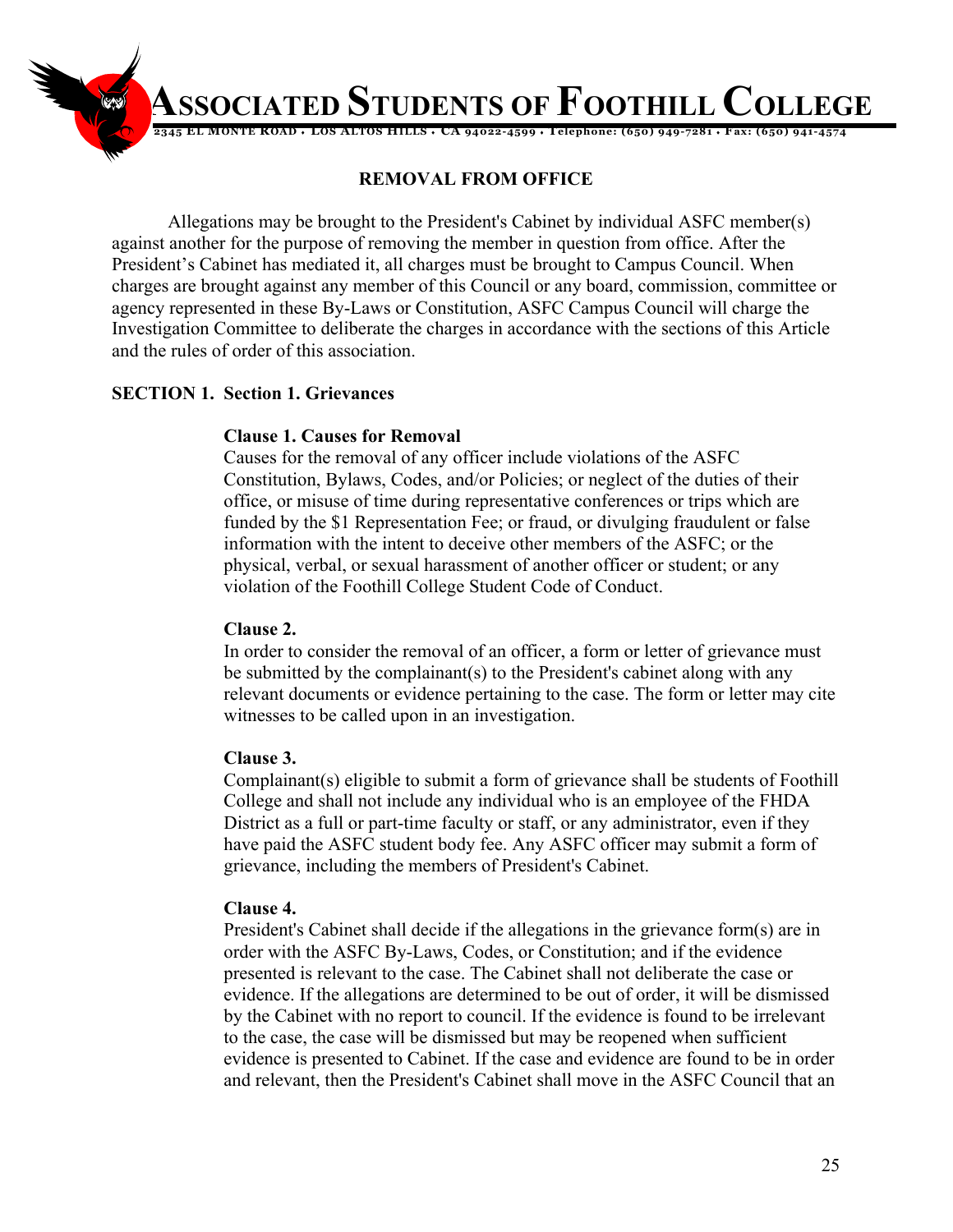

Investigation Committee be formed to review the case. Campus Council may call for any individual who's a witness for the case to be in the Investigation process.

# **SECTION 2. Section 1. Investigation Committee**

# **Clause 1.**

An Investigation Committee is an ad-hoc committee that is formed by the ASFC Council and dissolved after its stated purpose is completed. Although it is not subject to the Ralph M. Brown Act, it shall follow rules for open and closed deliberation.

# **Clause 2. Membership**

Voting members of the Investigation Committee are to be appointed by the ASFC Campus Council and shall include: five voting members of Campus Council, who is thought to have no personal bias for or against the defendant or the plaintiff, and who have not submitted a form of grievance against the member in question, and who have not been cited as witnesses the member in question. Campus Council shall a non-voting member who shall chair the Investigation Committee meetings, whose purpose shall be to conduct a fair investigation. The ASFC Parliamentarian or any licensed parliamentarian may serve the committee.

# **SECTION 3. Procedures of Deliberation**

# **Clause 1. Closed Session**

If charges are brought against a member by another member of this council or any board, commission or committees of ASFC, then the entire matter must be discussed in a closed regular session of the body, unless the accused demands open regular session.

# **Clause 2. Open Session**

If charges are brought to a member of the bodies represented by the ASFC Campus Council, by a person of the general public (a person outside of this association), then the charges must be handled in an open regular meeting of that body. The public shall not participate in deliberation, and the public shall not be witnesses unless cited in the grievance form(s).

**Clause 3.** Once convened, the committee shall review all evidence, hear witnesses, and review allegations connected with the charges.

**Clause 4.** Once adjourned, the committee may either drop all charges in the case being investigated, or sustain any or all charges and create one (1) or more resolution(s) concerning the charge(s) to the ASFC Campus Council for approval. Resolutions may include requirements for the member in question, that if they fail to follow, will cause for the automatic termination of their office. Any resolution,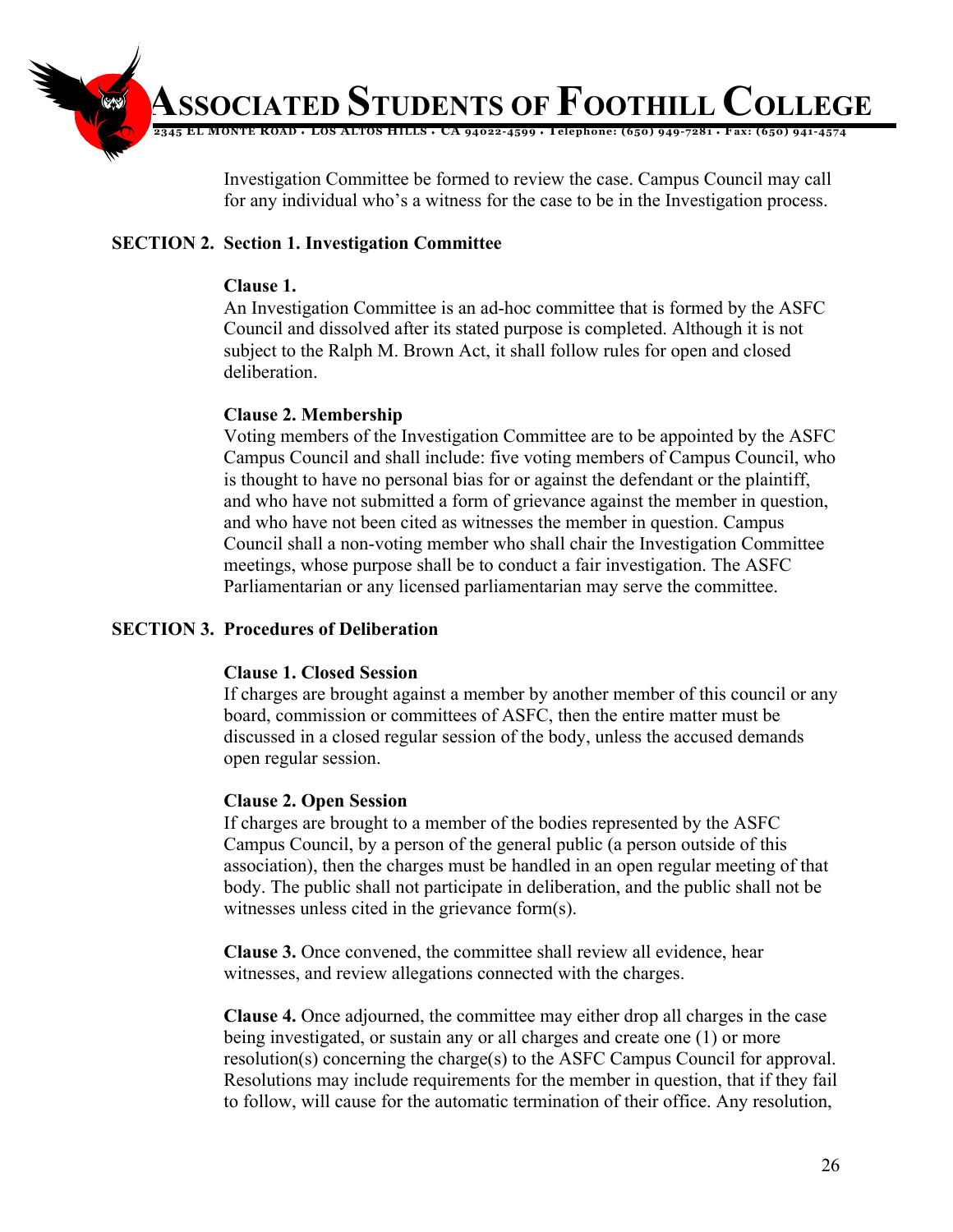**12345 EL MONTE ROAD** ♦ **LOS ALTOS HILLS** ♦ **CA 94022-4599** ♦ **Telephone: (650) 949-7281** ♦ **Fax: (650) 941-4574 ASSOCIATED STUDENTS OF FOOTHILL COLLEGE**

> excepting impeachment, shall be presented to the member in question with a deadline for a rejection or acceptance of the resolution(s). A deadline response given no less than one (1) week from the time the resolutions were given.

**Clause 5.** If the member in question refuses any resolution(s) that are approved by council, then the accused is automatically removed from office and relinquished of all privileges given then by the ASFC.

# **SECTION 5. Rights of the Defendant**

In this section, the member in question shall be called the defendant, and the complainant shall be called the plaintiff.

**Clause 1.** The defendant shall retain all rights and privileges given by the body until they have been given due process and are removed from office.

**Clause 2.** After the charges have been brought, the defendant has immediate right to counsel of their choice, so long as this counsel is advised of the confidentiality of all deliberations (if such deliberation are carried forth in a closed session of the body) and the responsibilities of the defendant of any breach of this confidentiality on the part of the counsel.

**Clause 3.** At any stage of the deliberation of the Investigation Committee, the defendant shall have the access to all information in the possession of the body and the plaintiff party. Plus, the ability to cross-examine all witnesses produced by the plaintiff party.

**Clause 4.** The defendant is required to attend all meetings related to the investigation and to fulfill their oath of office. The required meetings must be scheduled outside of the academic schedule and employment schedule of the accused.

**Clause 5.** If the defendant fails to attend any officially called meetings of the Investigation Committee, they forfeit their defense. However, a meeting can be rescheduled on the behalf of the defendant if the President's Cabinet approves a reason for the absence.

#### **SECTION 6. Rights of the Plaintiff**

In this section, the member in question shall be called the defendant, and the complainant shall be called the plaintiff.

**Clause 1.** At any time during deliberation, the plaintiff may present new evidence if it is relevant to the stated case.